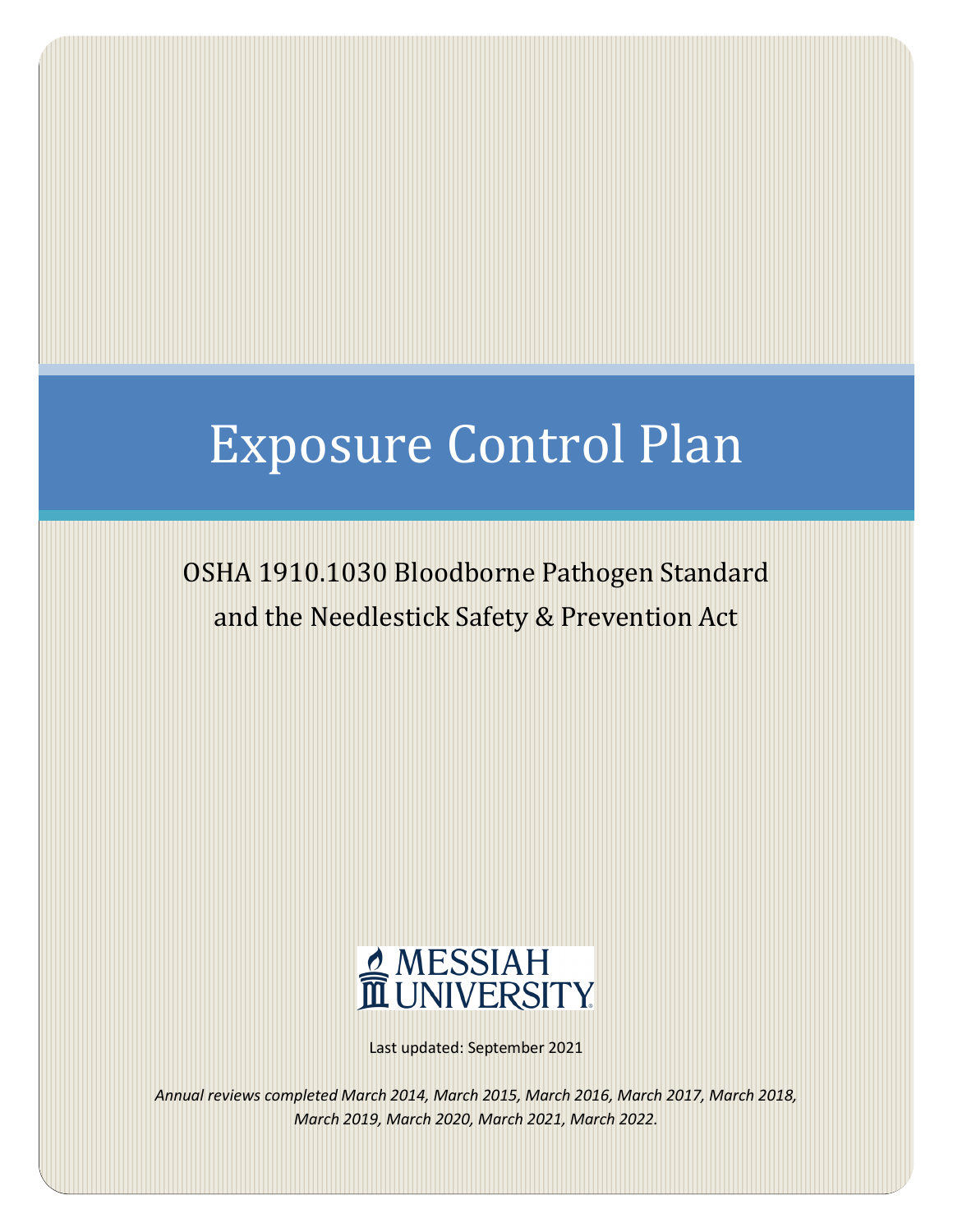Messiah strives to meet accepted guidelines and standards for accessibility and usability. If you require any information from this document in an alternate format, or are having any issues accessing the content, please contact the Office of Human Resources & Compliance at humanres@messiah.edu.

## **Contents**

| $\mathbf{I}$ . |                                                                          |  |
|----------------|--------------------------------------------------------------------------|--|
| II.            |                                                                          |  |
| III.           |                                                                          |  |
| IV.            |                                                                          |  |
|                |                                                                          |  |
|                |                                                                          |  |
|                | COSMETICS, FOOD STORAGE AND CONSUMPTION, SMOKING AND PERSONAL HYGIENE  5 |  |
|                |                                                                          |  |
|                |                                                                          |  |
|                |                                                                          |  |
|                |                                                                          |  |
|                |                                                                          |  |
| V.             |                                                                          |  |
|                |                                                                          |  |
|                |                                                                          |  |
| VI.            |                                                                          |  |
|                |                                                                          |  |
|                |                                                                          |  |
| VII.           |                                                                          |  |
| VIII.          |                                                                          |  |
| IX.            |                                                                          |  |
| Χ.             |                                                                          |  |
| XI.            |                                                                          |  |
| XII.           |                                                                          |  |
|                |                                                                          |  |
|                |                                                                          |  |
|                |                                                                          |  |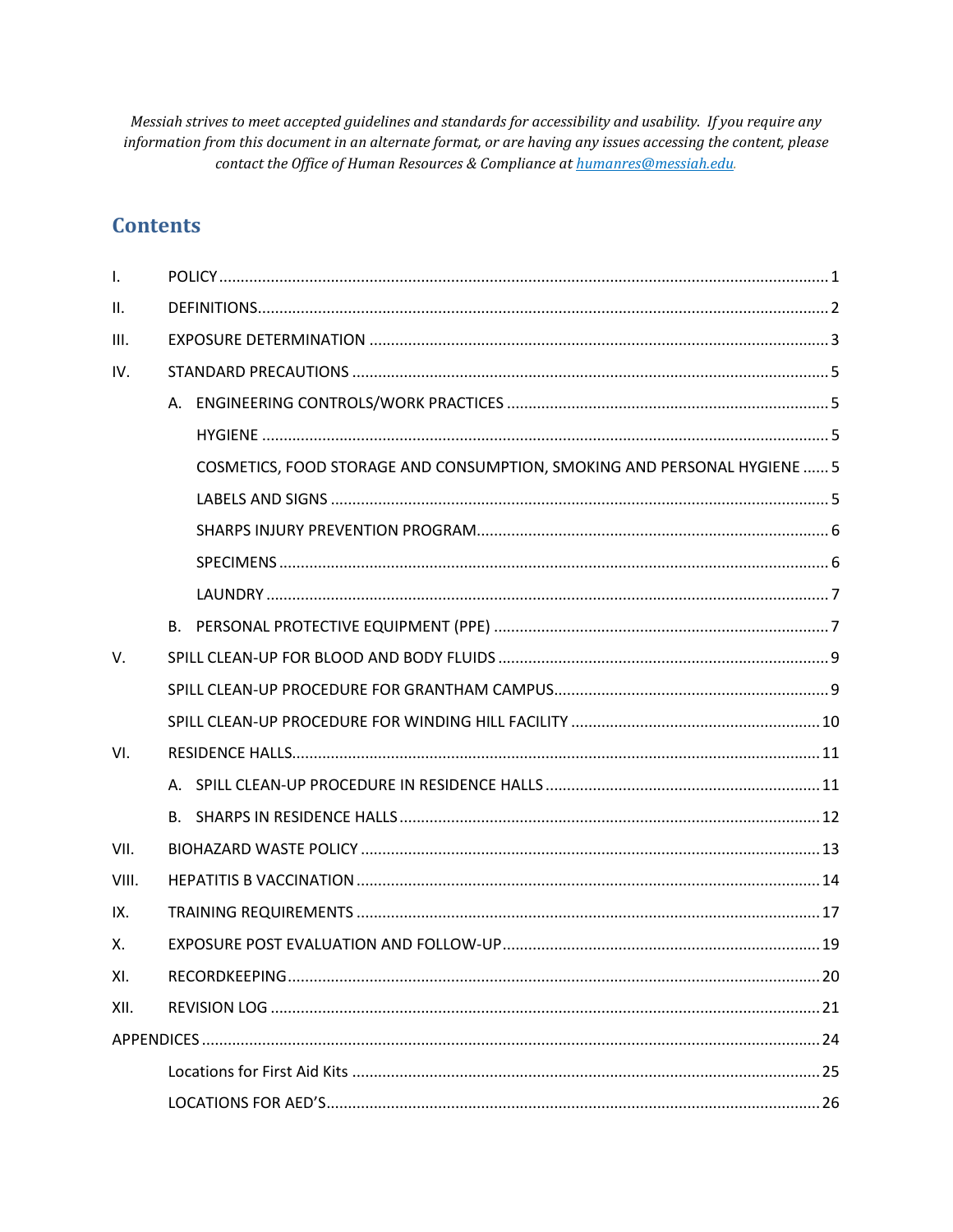|           | Educational Handout for Employees Who May Have Experienced An Exposure33 |  |
|-----------|--------------------------------------------------------------------------|--|
| INDEX 377 |                                                                          |  |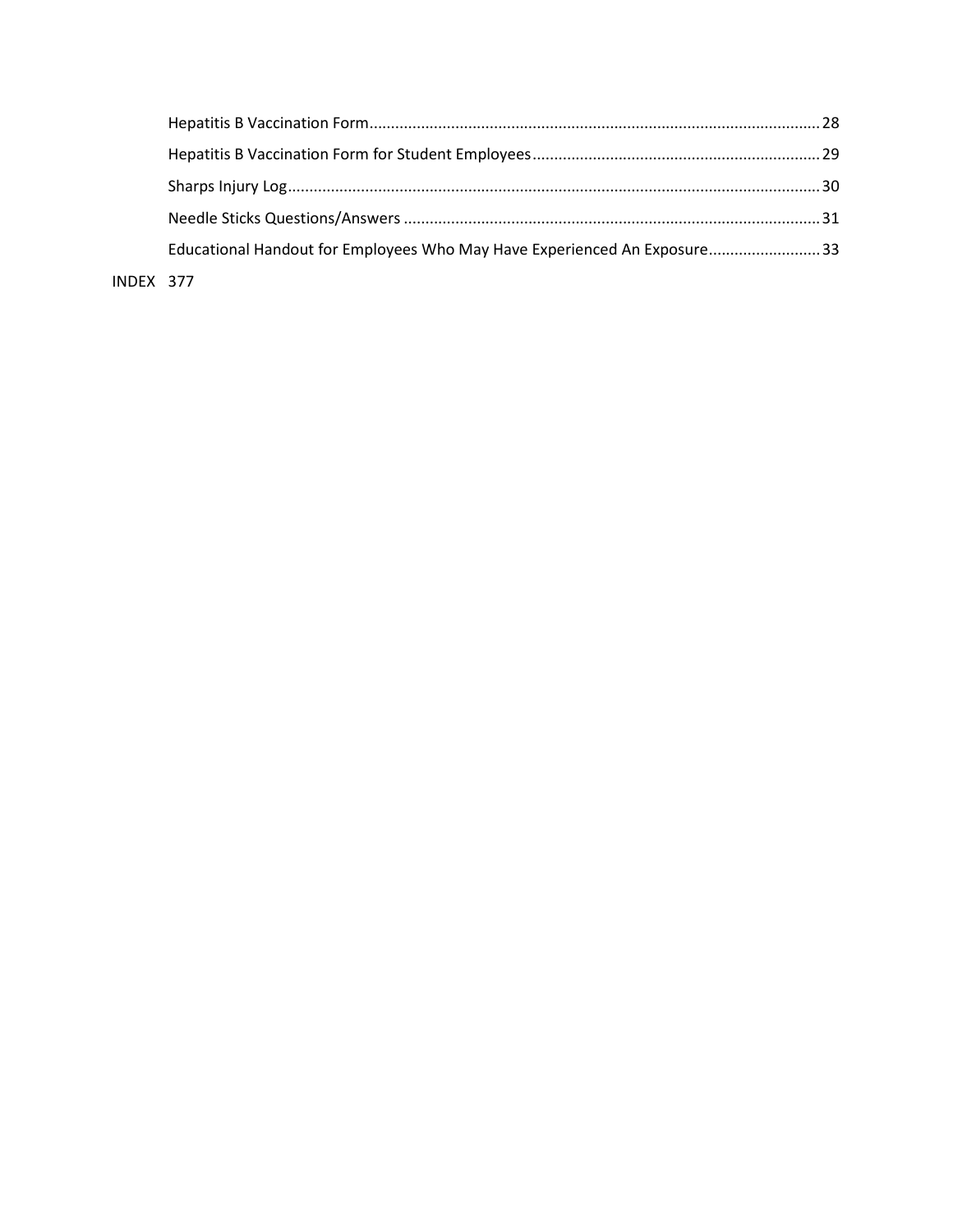## <span id="page-3-0"></span>**I. POLICY**

**NOTE: This plan covers the Grantham Campus (including the Bowmansdale building), and the facility located at 401 Winding Hill. Where the protocol for Winding Hill differs, a separate protocol designated for the Winding Hill location will appear at the end of the section.**

It is the policy of Messiah to comply with the requirements of 29 CFR 1910.1030 concerning employees' occupational exposure to bloodborne pathogens and other potentially infectious materials (OPIM) and to comply with the requirements of the Needlestick Safety & Prevention Act.

This *Exposure Control Plan* is Messiah's written program outlining our compliance with these regulations and contains the results of our exposure determination; rules for eliminating and/or minimizing occupational exposure; the procedure for the administration of the Hepatitis B Vaccination and Post-Exposure Evaluation and Follow-Up; information regarding our employee training program; and recordkeeping responsibilities. This Plan has been written with the intent to eliminate or minimize employee exposure to bloodborne pathogens and OPIM.

This Plan will be reviewed at least annually by the VP for Human Resources & Compliance (or designee) for all locations; the Facilities Services Administrative Assistant and the Health Services Coordinator for the Grantham campus; and the Cadaver Lab Coordinator for the Winding Hill facility. The latest annual revision date will be recorded on the cover. All revisions to this *Exposure Control Plan* will be documented in the Revision Log (Section XI).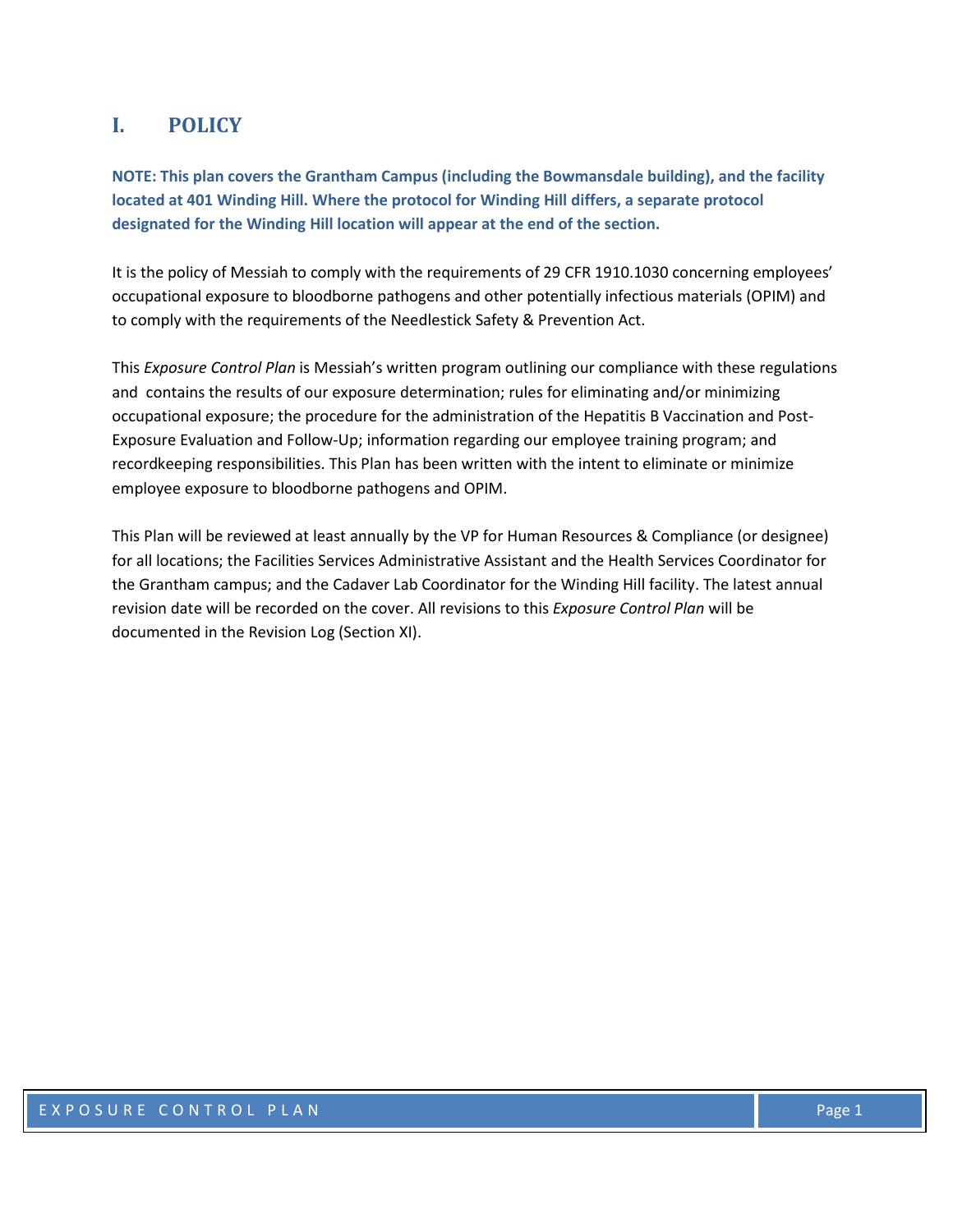## <span id="page-4-0"></span>**II. DEFINITIONS**

Bloodborne Pathogen: A pathogenic microorganism such as bacterial or viruses that are present in human blood and can cause disease to humans. These pathogens include, but are not limited to, hepatitis B (HBV), hepatitis C (HCV), Human Immunodeficiency Virus (HIV), and Syphilis.

Contaminated: The presence or reasonably anticipated presence of blood or other potentially infectious material on an item or surface.

Exposure Incident: Occurs when you come into contact with infectious blood or OPIM through puncture from contaminated sharps/needle injuries; exposure to openings in your skin (cuts, scratches, bites, blisters, acne or other open wounds); contact with mucous membranes of the eyes, nose, or mouth.

HBV: Hepatitis B

HIV: Human immunodeficiency virus.

Occupational Exposure: Skin, eye, mucous membrane, or parenteral contact with blood or other potentially infectious material that may result from the performance of an employee's duties.

Other Potentially Infectious Materials (OPIM): Human Body Fluids including (but not limited to) blood products (plasma, serum), saliva, semen, secretions including vaginal secretions, cerebrospinal fluids, synovial fluid, pleural fluid, amniotic fluid, pericardial fluid, peritoneal fluid, skin tissue and/or cell cultures, any body fluid that is visibly contaminated with blood, **and all body fluids in situations where it is difficult or impossible to differentiate between body fluids.**

In addition, per the CDC, "Employers and employees in the nontransplant anatomical donation industry and **end users** should recognize that cadavers and nontransplant anatomical materials are considered potentially infectious with *M. tuberculosis* and other pathogens, even if they are known to test negative for HIV, HBV, and HCV. Employers must comply with the OSHA Bloodborne Pathogen Standard…" (see [https://www.cdc.gov/mmwr/preview/mmwrhtml/mm6317a4.htm\)](https://www.cdc.gov/mmwr/preview/mmwrhtml/mm6317a4.htm) To know the proper handling and disposal of wastes generated in the cadaver lab, refer to the *[Waste Manual](https://www.messiah.edu/download/downloads/id/1252/waste_manual.pdf)*, Section V, Infectious Waste/Biohazard Waste.

Universal Precautions: An approach to infection control. According to the concept of Universal Precautions, all human blood and certain human body fluids are to be treated as if known to be infected by a bloodborne pathogen; this is because it can be difficult to tell if certain body fluids contain blood (ex., vomit, urine, feces, sputum, nasal secretions).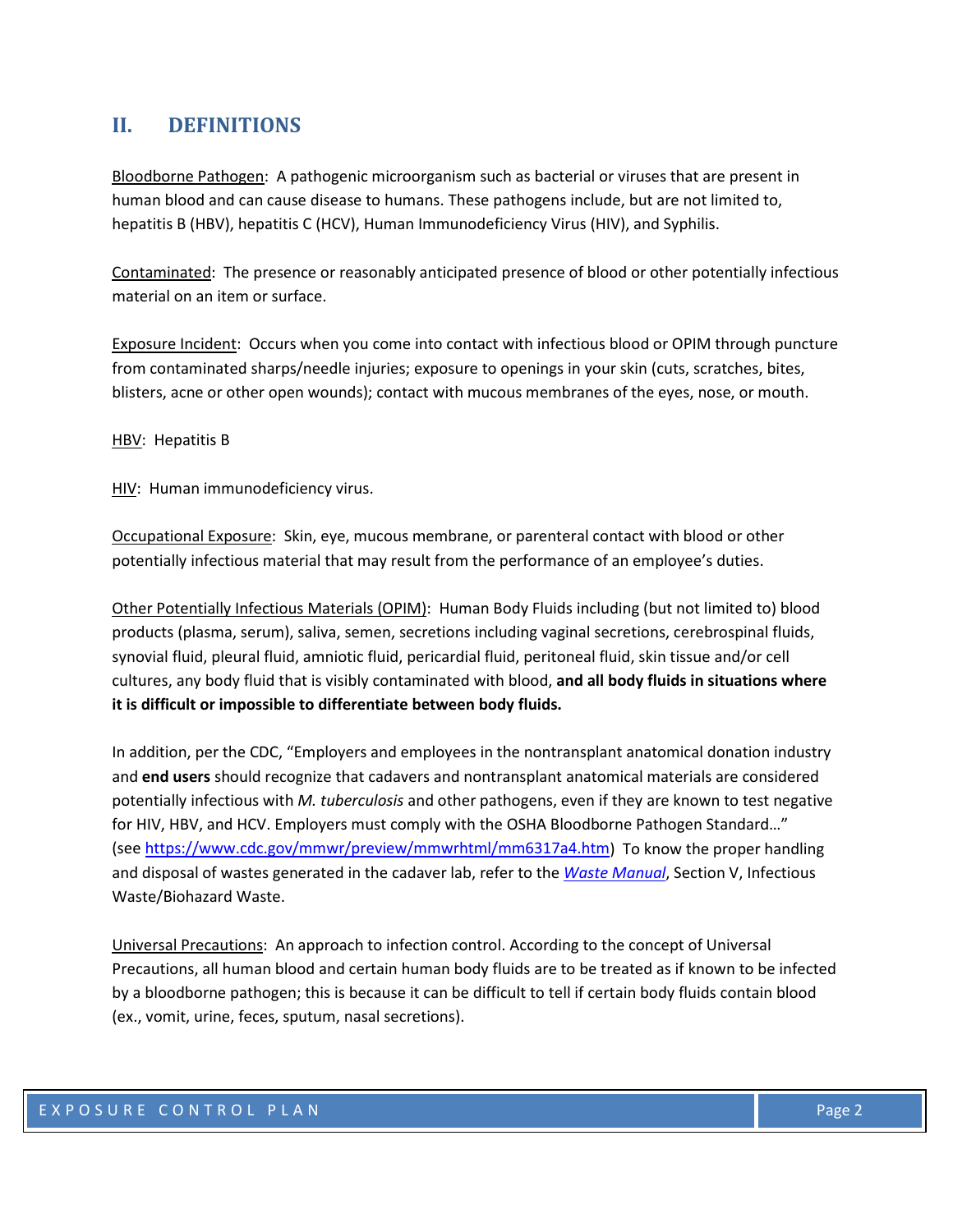## <span id="page-5-0"></span>**III. EXPOSURE DETERMINATION**

Per the OSHA Standard, employers must complete an exposure determination to identify all job classifications in which **ALL** employees have occupational exposure to blood or other bodily fluids; a list of job classifications in which **SOM**E employees have occupational exposure; and a list of all tasks and procedures in which occupational exposure occurs. This determination must be made without regard to the use of personal protective equipment.

- 1. CATEGORY 1 **EMPLOYEES** The following are job positions in which **ALL** employees in these positions may be expected to incur occupational exposure:
	- Faculty and Technicians in the Department of Nursing
	- Registered Nurses
	- Licensed Practical Nurses
	- Others in the Engle Center who provide medical care (ex., CPN)
- 2. CATEGORY 2 **EMPLOYEES** The following are job positions in which **SOME** employees may be expected to incur occupational exposure:
	- Athletic Coaches and Athletic Trainers when giving assistance to injured players
	- Campus Events Staff during cleaning, including the cleaning up of blood and body fluid spills
	- Dining Services Supervision Team if cleaning up blood or vomitus in a dining area during hours when Campus Events personnel are not available to perform this clean-up
	- Engle Center Employees not mentioned in Category 1 while assisting in medical care
	- Facilities Maintenance & Grounds Employees through exposure to sewer water
	- Laundry Staff while processing soiled linens and sports laundry
	- Residence Directors (RDs) who may need to assist in containing and controlling spills in their areas and provide first aid to students who are injured or become ill while in the residence hall
	- Safety Department Personnel when providing first aid assistance
	- Waste Coordinator when handling medical waste
	- Coordinator of Cadaver Lab, Winding Hill
	- Employees working in Pediatric Lab at Winding Hill providing care to children
	- Employees in the School of Science, Engineering and Health who work on projects/research that involve blood/body fluids or other infectious materials or who work with cadavers
	- Employees in any Graduate Program who work on projects/research that involve blood/body fluids or other infectious materials or who work with cadavers
	- All employees who have been trained in First Aid/CPR for the purpose of providing medical first aid in an emergency. This may include some staff in Messiah Press; lab, shop or studio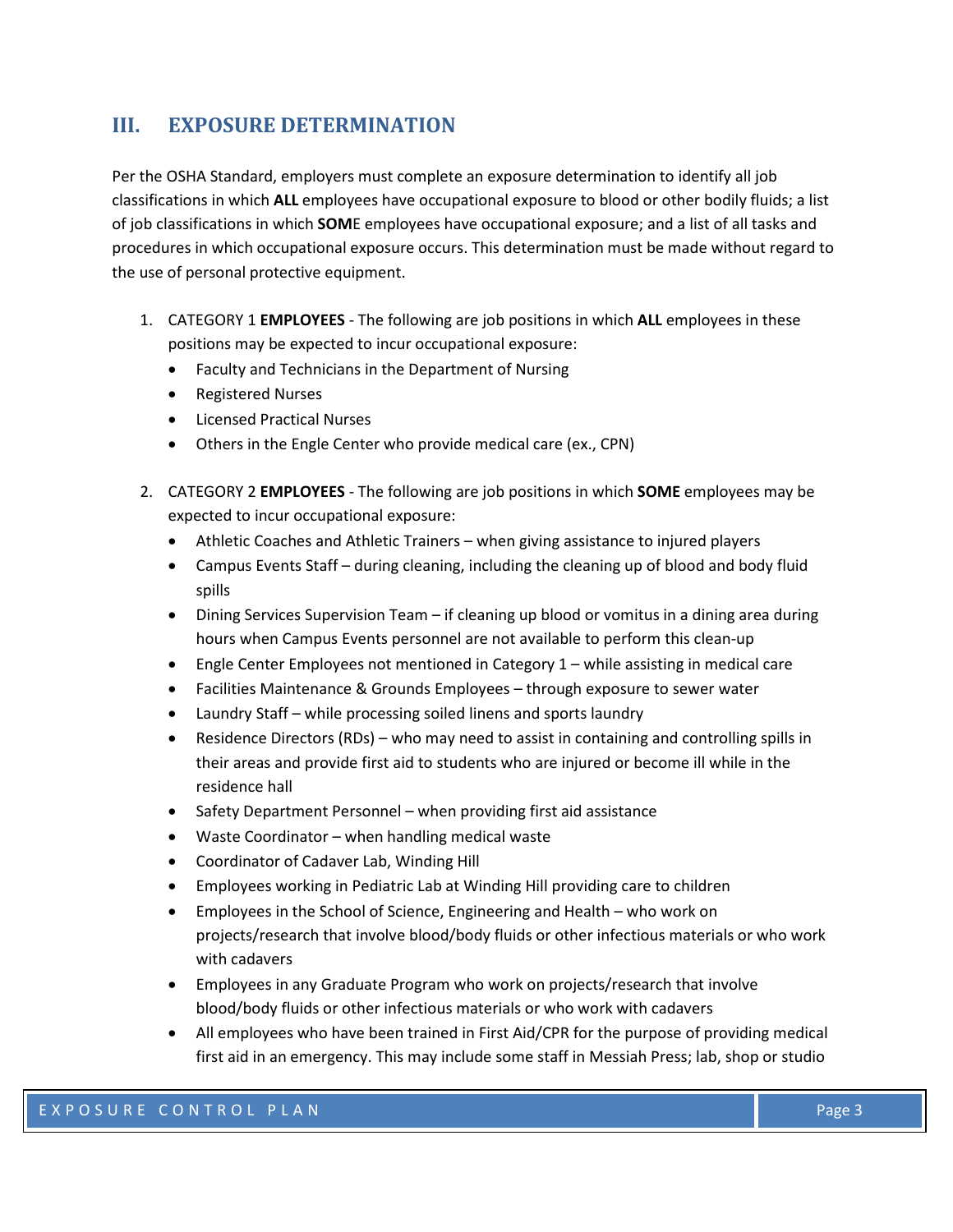technicians in various schools; Department of Safety personnel; Fitness Center employees; etc.

CATEGORY 2 **STUDENT EMPLOYEES** - The following are job positions in which **SOME** student employees may be expected to incur occupational exposure:

- Any student employment positions where providing first aid/CPR is a requirement (ex., Lifeguard, Fitness Center Attendant, Gymnasium Oversight)
- Campus Events Laundry (due to potential for exposure from contaminated linens)
- 3. **Employees** NOT expected to incur occupational exposure include personnel working in administration, accounting, office/clerical positions, and faculty (except those in positions noted above).

S**tudent employees** NOT expected to incur occupational exposure include all positions not listed above.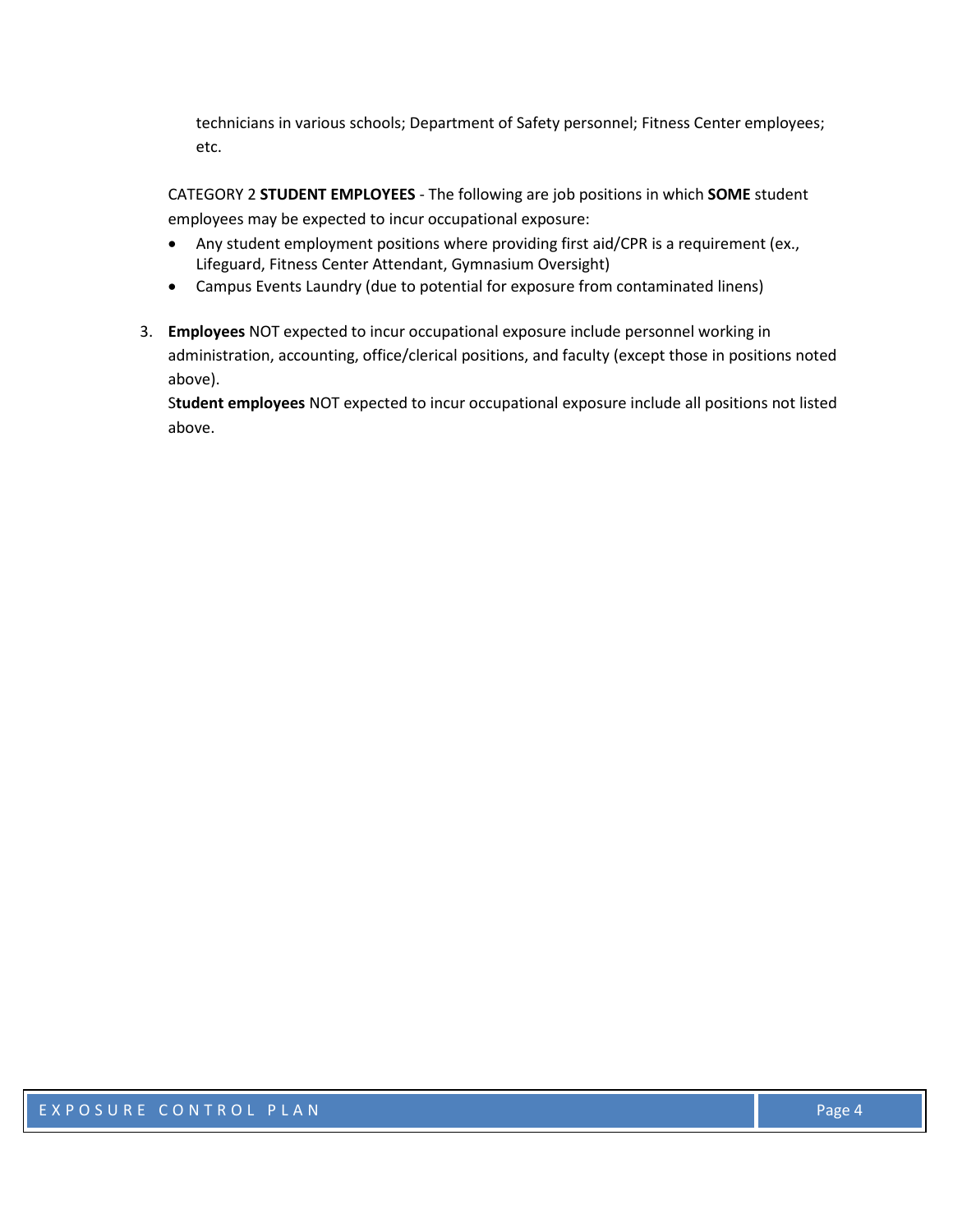## <span id="page-7-0"></span>**IV. STANDARD PRECAUTIONS**

Standard Precautions are designed to reduce the risk of transmission of micro-organisms from both recognized and unrecognized sources. Standard Precautions incorporate the major features of Universal Precautions (designed to reduce the risk of transmission of bloodborne pathogens) and Body Substance Isolation (designed to reduce the risk of transmission of pathogens from moist body substances). Standard Precautions apply to 1) blood; 2) all body fluids, secretions and excretions except sweat, regardless of whether or not they contain visible blood; 3) non-intact skin; and 4) mucous membranes.

#### <span id="page-7-1"></span>**A. ENGINEERING CONTROLS/WORK PRACTICES**

Engineering and work practice controls shall be used to eliminate or minimize employee exposure. Where exposure remains after institution of these controls, personal protective equipment shall be used.

Engineering controls will be evaluated to insure their effectiveness and, when necessary, they shall be replaced.

#### <span id="page-7-2"></span>**HYGIENE**

**The single most important procedure for preventing acquired infection is good hand hygiene.** Hand hygiene is indicated before and after any personal contact, before performing invasive procedures, before giving care to immuno-compromised individuals, before and after touching wounds, before gloves are put on and after gloves are removed, after contact with mucous membranes and after handling potentially contaminated items such as urine or sputum collection devices or soiled laundry.

## <span id="page-7-3"></span>**COSMETICS, FOOD STORAGE AND CONSUMPTION, SMOKING AND PERSONAL HYGIENE**

Eating, drinking, applying cosmetics and handling contact lenses are prohibited in work areas where there is a potential for occupational exposure. (Smoking is prohibited in all areas of Messiah properties.) Employees are reminded to wash their hands carefully before handling contact lenses or touching the face, lips or eyes in order to minimize risk for infection.

Food may not be stored in areas where contamination is likely. Medications and biological specimens must be stored separately from refrigerated food items. Refrigerators are available in employee lounges for food related items. Other refrigerators which are reserved for medications and laboratory samples must be clearly marked for this purpose or labeled "Not for Food Storage."

#### <span id="page-7-4"></span>**LABELS AND SIGNS**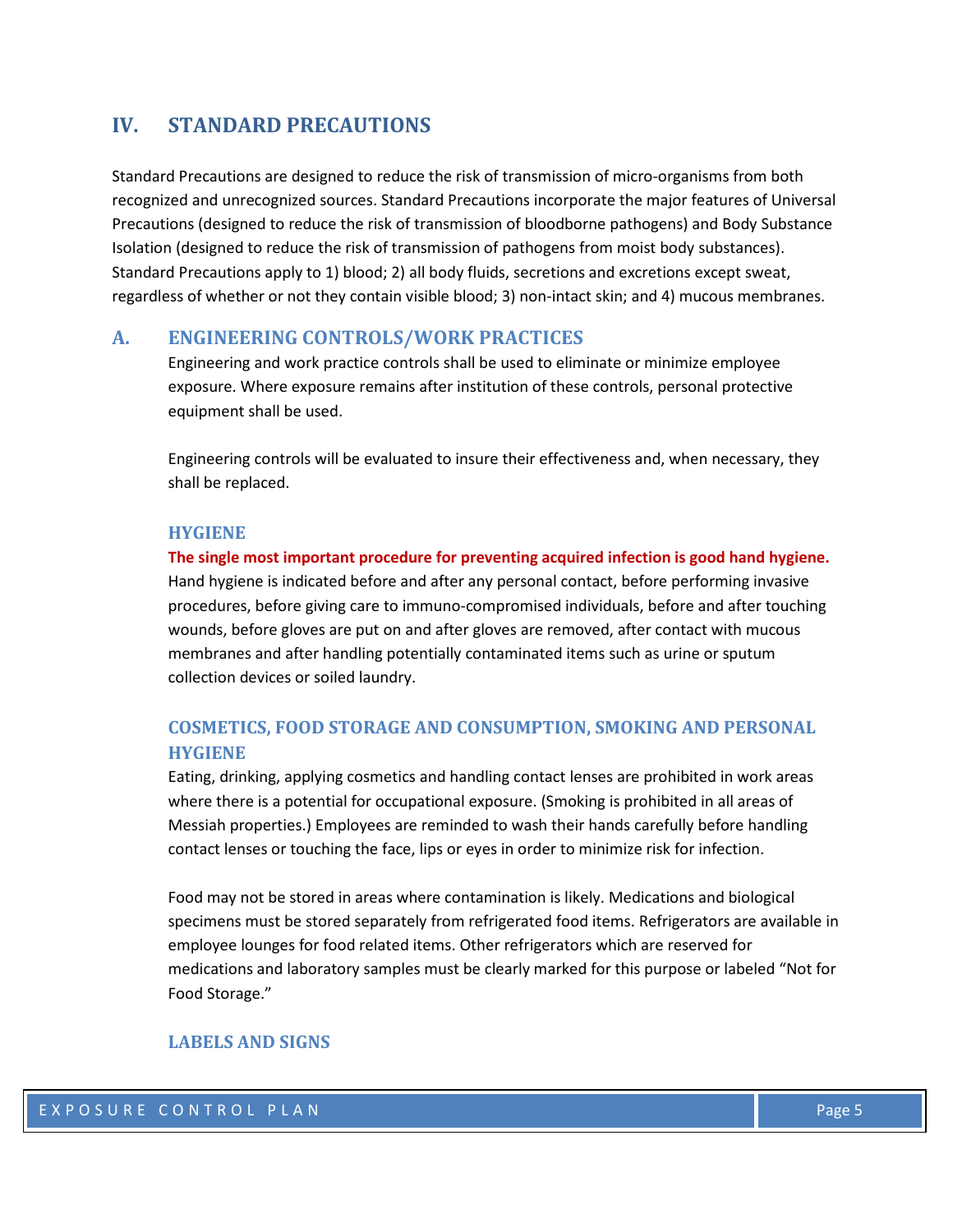Warning labels will be affixed to containers of medical waste. Red bags with the biohazard symbol may be substituted for labels. Labels will display the universal biohazard sign or the word 'Biohazard.' Labels will be securely affixed to containers.

Refrigerators and freezers used for storage of biohazards will display the biohazard label. See item 2 above for more information regarding labeling of these units.

#### <span id="page-8-0"></span>**SHARPS INJURY PREVENTION PROGRAM**

The Sharps Injury Prevention Program is meant to provide protection to everyone, from the sharps user to anyone who may come in contact with sharps after use.

Engineering and work practice controls should be used to eliminate or minimize employee exposure to needles and other sharps. These controls will include such items as sharps disposal containers and self-sheathing needles. **As additional devices become available, employees of the Engle Center will evaluate them for possible use.** Used needles and other sharps will not be sheared, bent, broken, recapped or re-sheathed by hand. Used sharps will be placed in the containers that are rigid and puncture-, burst- and tear-proof under normal conditions of handling and use. Containers should be labeled with the biohazard symbol and should close to prevent hands from entering the container. *Please note:* **Cardboard boxes are not acceptable sharps containers and should not be used as such.**

Containers of used medical sharps may be stored at the point of generation for up to 30 days. They must then be collected and stored in the freezer at Lenhert waste storage until shipped for disposal (not to exceed 90 days). Containers of sharps not used for medical purposes, once ¾ full, should be taken to the Lenhert freezer and added to the Biohazard Waste Stream for disposal.

At the main campus, if needed, sharps containers can be picked up at the Engle Center. **The Engle Center will accept all sharps containers and offers a personal sized container in exchange. At Winding Hill, contact the Coordinator of the Cadaver Lab for sharps containers and disposal.**

Broken glass must not be picked up directly with the hands. It must be cleaned up using mechanical means such as a brush and dustpan.

*For more information on the proper storage, labeling and disposal of bloodborne pathogen waste, refer to the Waste Manual, Section V.*

#### <span id="page-8-1"></span>**SPECIMENS**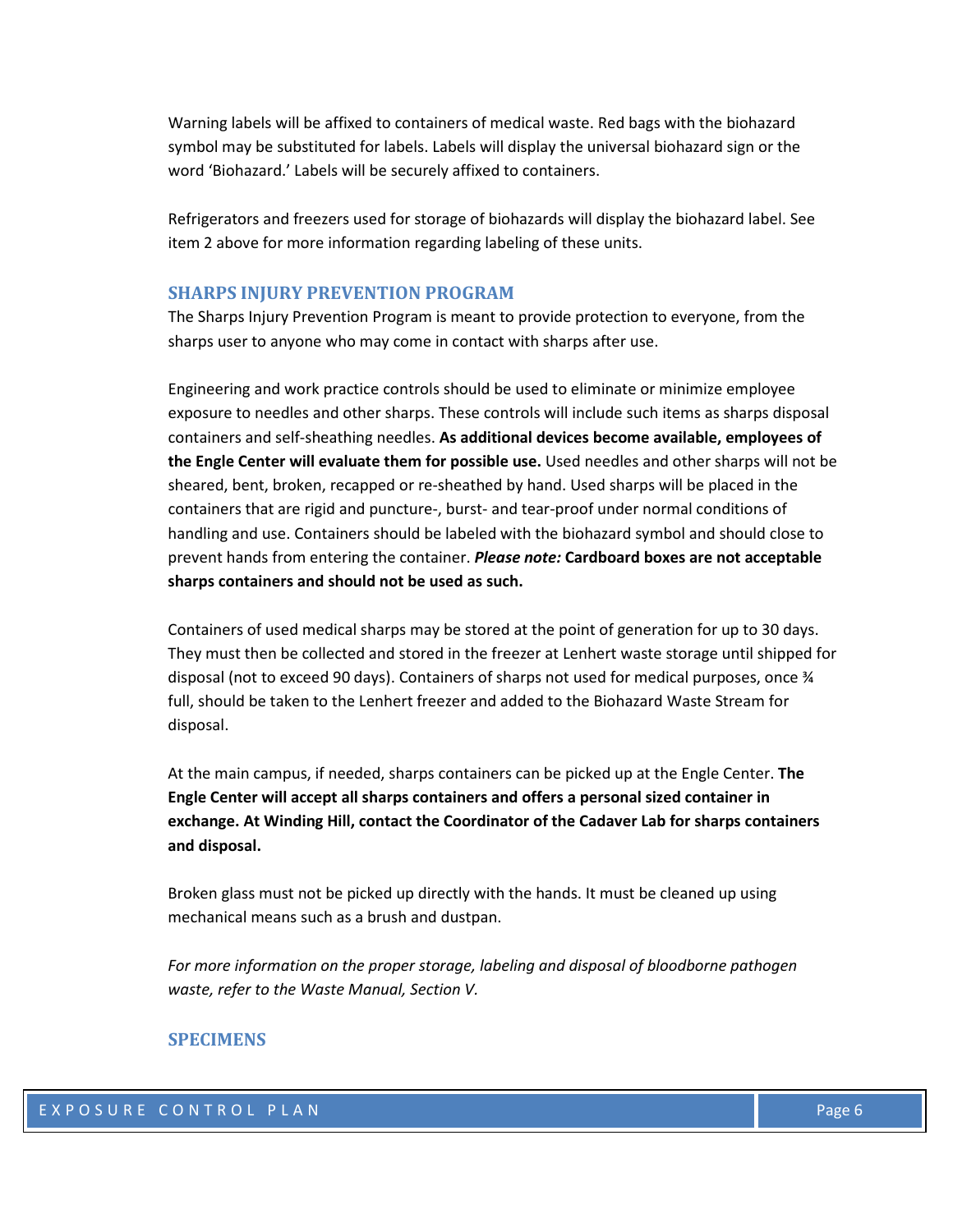Specimens of blood or other potentially infectious materials must be placed in a container that prevents leakage during the collection, handling, processing, storage and transport of the specimen. The container must be labeled or color-coded with the requirements of the OSHA Standard.

Specimens that could puncture the primary container should be placed in a plastic container prior to placing in a laboratory bag.

Mouth pipetting/suctioning of blood or OPIM is prohibited.

All procedures which involve blood or OPIM shall be performed in a manner that prevents or minimizes splashing, spraying, spattering, and generation of droplets of these substances.

#### <span id="page-9-0"></span>**LAUNDRY**

Soiled linen from on-campus housing will be handled as little as possible. All linen is considered contaminated and standard precautions should be used at all times. **Staff members will wear protective aprons and gloves while working in the soiled linen areas of the Laundry department.**

#### <span id="page-9-1"></span>**B. PERSONAL PROTECTIVE EQUIPMENT (PPE)**

PPE will be provided by Messiah at no cost to the employee. Gloves will be worn when the employee has the potential for hands to have direct contact with blood or other potentially infectious material, mucous membranes, non-intact skin and when handling items or surfaces soiled with blood or other potentially infectious material. Gloves are to be worn when handling linens soiled with urine, feces or sputum. Gloves are to be worn when performing venipunctures, injections or changing dressings.

Disposable gloves will be replaced as soon as possible when visibly soiled, torn or punctured. They will be disposed of in biohazard containers and handled as contaminated waste. They will not be washed or disinfected for reuse.

Utility gloves (used by Laundry and Campus Events at Grantham campus) may be disinfected for reuse so long as the integrity of the glove is maintained. Employees are responsible for cleaning gloves with disinfectant provided and storing gloves in their respective work area.

Caution should be used when removing any type of gloves to insure that the unprotected hand does not come in contact with contaminants on the glove surfaces.

Masks/eye protection/face shields will be worn whenever splashes, sprays, splatter or aerosols of blood or other potentially infectious material may be generated and there is potential for eye, nose or mouth contamination.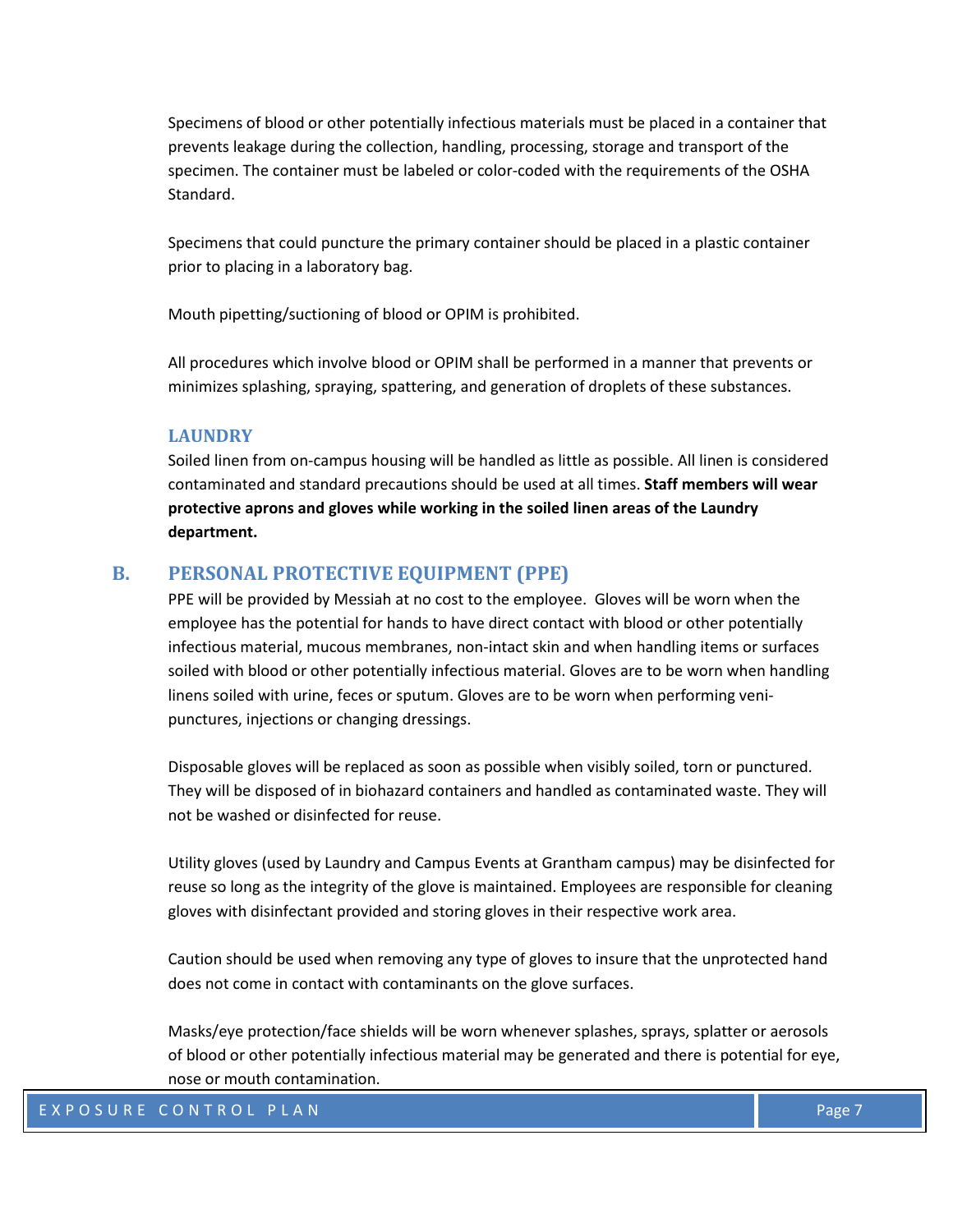All procedures involving blood or infectious materials will be performed according to individual department procedures in order to minimize splashes and aerosolization. Additional supplies are available from the department supervisor/manager. Goggles are supplied where required and determined necessary by the supervisor/manager and in Campus Events and Laundry areas. Goggles are for use in any other situation where splashes of body fluids could occur. Disposable masks are to be discarded in biohazard containers and handled as contaminated waste.

Employees are expected to clean protective devices as they become soiled with infective material or before the staff member leaves the work area at the end of the shift.

The use of personal protective equipment is monitored by supervisors. Staff members who do not comply will receive disciplinary action in accordance with Human Resources' Policies.

First aid kits are located throughout Messiah facilities and should include disposable gloves and safety glasses/goggles. Kits will be replenished after each use or as needed. To replenish kits at the Grantham campus, contact the Department of Safety; it is the Department of Safety's responsibility for providing and restocking first aid kits/cabinets across campus. To replenish the kit at the Winding Hill facility, contact the Department of Safety, Grantham Campus.

In addition, AEDs are also found in most Messiah buildings. The Department of Safety conducts the required inspections of these units at the Grantham campus; at Winding Hill the inspections are conducted by Department of Safety, Grantham Campus. (See *Appendix A* for list of locations of both the first aid kits and the AEDs.)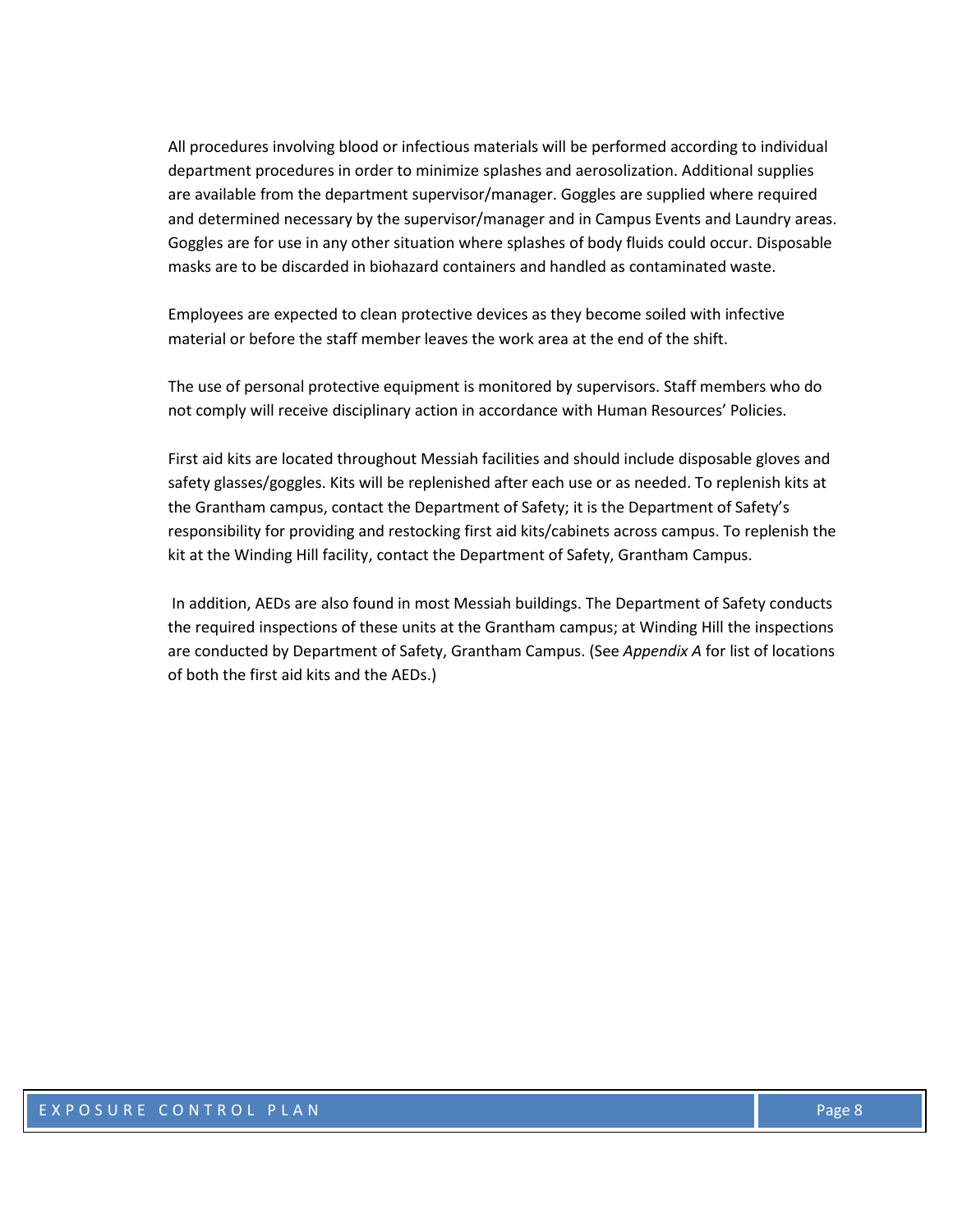## <span id="page-11-0"></span>**V. SPILL CLEAN-UP FOR BLOOD AND BODY FLUIDS**

This procedure should be followed in order to minimize contact with blood and body fluids and properly clean and disinfect the affected area, preventing the transmission of infections including HIV, Hepatitis B, Hepatitis C, MRSA and VRE.

Only employees who have been properly trained in this spill clean-up procedure, have completed Messiah's Bloodborne Pathogen training, and have been offered the Hepatitis B vaccination are authorized to clean up spills of blood and other body fluids. Employees are expected to use the proper personal protective equipment (ex. gloves) provided when cleaning areas that may be contaminated with blood or infectious material.

Mops in Campus Events and Dining Services will be laundered weekly and cleaning cloths laundered after each use. Contaminated items will be placed in red plastic biohazard bags for disposal. All pails, cans and similar containers intended for reuse which are likely to become contaminated by blood or body fluids will be inspected and decontaminated on a regular basis and as soon as visible contamination occurs. At Winding Hill, no contaminated cleaning items will be laundered for re-use: all contaminated items belonging to Messiah will be disposed of as a bio-hazard waste.

## <span id="page-11-1"></span>**SPILL CLEAN-UP PROCEDURE FOR GRANTHAM CAMPUS**

**Training of employees in this spill clean-up procedure** is the responsibility of the Facilities Assistant and must be conducted each year with all Campus Events employees and the Dining Services Leadership Team. Training should be documented to include the date, name of trainer, names of trainees, and topic/information covered in training. Documentation should be retained by the Facilities Assistant for Campus Events employees. The Facilities Assistant will forward completed documentation for the Dining Services Leadership Team to the Dining Services Director for retention.

The Campus Events Supervisors are to assure that no employee who has not been properly trained in this policy is ever put into a position that requires exposure to blood/body fluids.

- 1. Spill area should be closed to traffic. Notify the Department of Safety to complete an incident report.
- 2. Don the proper protective equipment including gloves, and if necessary, safety glasses or goggles.
- 3. Saturate the area with body fluid absorbent. Contain spill area with paper towels. Push the towels at the edge of the spill into the spill's center. Add more paper towels as needed. Discard the paper towels and bulk material into a red infectious waste bag. If glass is present, use a dustpan for cleanup of the pieces.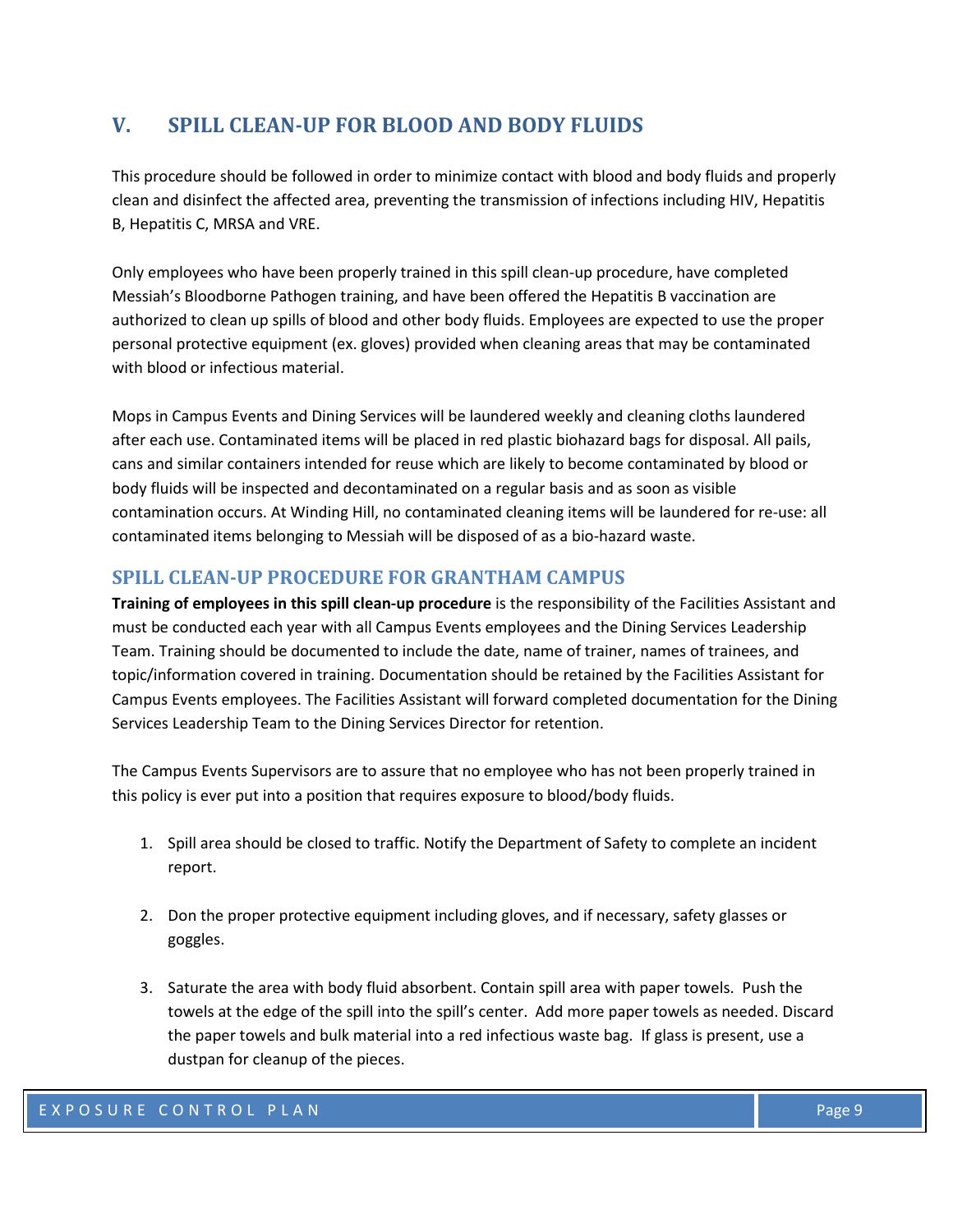- 4. Spill containment kits are available for use when containing a gross spill of excessive blood or body fluids. Kits are located in Eisenhower, room 149; Kline/Jordan, room 165; Lenhert Facility Services; the Department of Safety Vehicles and designated locations in residence halls known by the RAs and RD.
- 5. Sanitization of the spill area must be accomplished with the approved disinfectant. Flood the spill area; allow 10 minutes for disinfection.
- 6. Absorb remaining fluids and disinfectant solution with paper towels, and sanitize area with fresh towels. Spray the area until it is completely covered with the solution. No scrubbing is necessary. Wipe off with a clean cloth, mop or sponge.
- 7. Discard paper towels and gloves into a red infectious waste bag and dispose of per Section V -Infectious Waste/Biohazard Waste in the *Waste Manual*.
- 8. If spill occurred on a carpeted surface, use carpet extractor to thoroughly clean area.
- 9. Wash exposed areas (hands, arms and face) thoroughly.

**NOTE: For the proper name of the body fluid absorbent, approved disinfectant, and/or the carpet extractor currently available, contact the Facilities Assistant.**

#### <span id="page-12-0"></span>**SPILL CLEAN-UP PROCEDURE FOR WINDING HILL FACILITY**

A spill kit for vomitus exists in the first floor custodial closet. Use this kit to solidify and control odor. Contact Rebekah Ostby for the spill kit. Then call the Department of Safety at ext. 6005 (717-691-6005) and request a Campus Events employee be sent to Winding Hill to complete the proper clean up.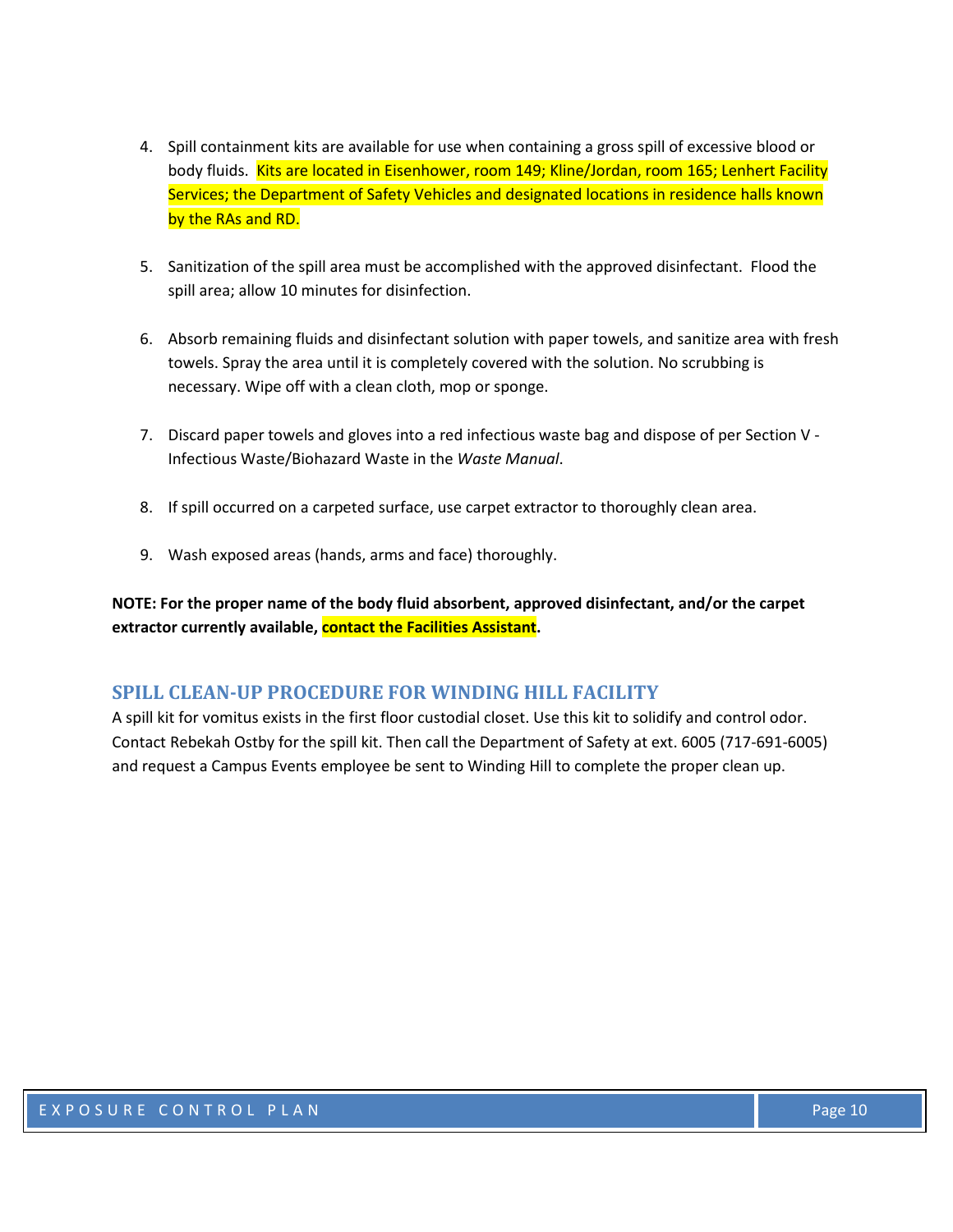## <span id="page-13-1"></span><span id="page-13-0"></span>**VI. RESIDENCE HALLS**

#### **A. SPILL CLEAN-UP PROCEDURE IN RESIDENCE HALLS**

- 1. Campus Events will handle Residence Life calls for clean-ups and floods as follows. A janitorial emergency includes:
	- a. Blood, vomit, or feces in a public space (outside the body)
	- b. Any other miscellaneous mess that cannot be contained without assistance. (This includes floods from over-flowed toilets, leaking pipes, plumbing fixtures and HVAC units.)
- 2. **Campus Events Residence Hall Staff (or the Facilities Assistant) will be responsible to train RD's** in August before students arrive in how to apply vomit absorption products such as Z-Goop or Nylogel to an affected area as an initial treatment. This training should be documented, and documentation should include the name of trainer, employees receiving training, date of training, and topic/information included in training. Documentation should be forwarded to the Director of Residence Life for record retention. **NOTE:** RDs are offered the Hepatitis B vaccination and all RDs and Ras are included in Messiah's Bloodborne Pathogen Training.
- **3.** In cases of blood, vomit or feces in a public area, RDs should apply the appropriate body fluid absorbent if Campus Events Staff are not able to immediately reply to a cleanup need. RDs should also set out wet floor signs so other students do not walk over the affected area. **Campus Events student workers are NOT trained to deal with these emergencies.**
- 4. Residence Life staff should use the following guidelines for seeking assistance through the day and night:
	- a. During regular business hours call Campus Events directly or Call Dispatch to call Campus Events
	- b. During Evening or nighttime hours call Dispatch to call Campus Events
	- c. Campus Events has no staff on duty
		- o Saturdays from 5:30 am to 7:00 am
		- o Sundays from 5:30 am to 3:15 pm

*During times when there is no coverage by campus events personnel, Residence Directors should call Dispatch requesting that they call the on-call campus events or maintenance person to come assist.*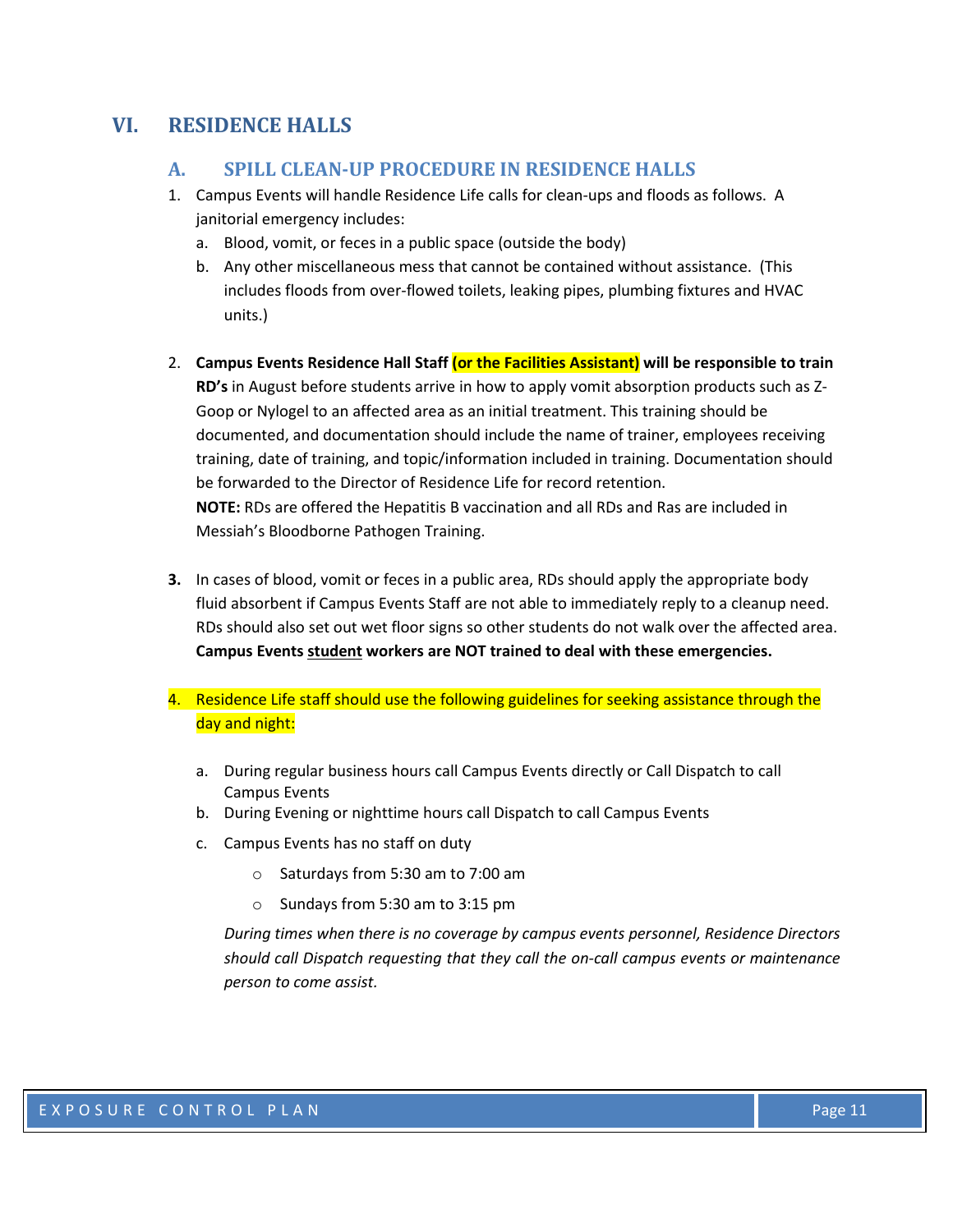## <span id="page-14-0"></span>**B. SHARPS IN RESIDENCE HALLS**

Students who have a medical usage of hypodermic needles or other sharps should be collecting the sharps in approved containers (available from the Engle Center) and giving the full containers to the Engle Center for disposal with the clinic's biohazard waste. Students should not be exposing their roommates, other students, campus events staff, residence directors or others to their contaminated sharps.

If used sharps are found that have not been placed in an appropriate collection container, an RD should contact the student immediately to have them placed in the biohazard container and review with the student the importance of placing them immediately into the proper container when generated. If it is not known who the used sharps belong to, then the RD should obtain a biohazard container and, using the proper protection (gloves), place them in the container and give the container to the Engle Center. A reminder should then be given to all students living in that residence hall regarding proper disposal of sharps.

If needles or other biohazard wastes are found that have been used with illegal substances, the department of safety should be contacted immediately. They will collect the sharps/waste for evidence and/or proper disposal.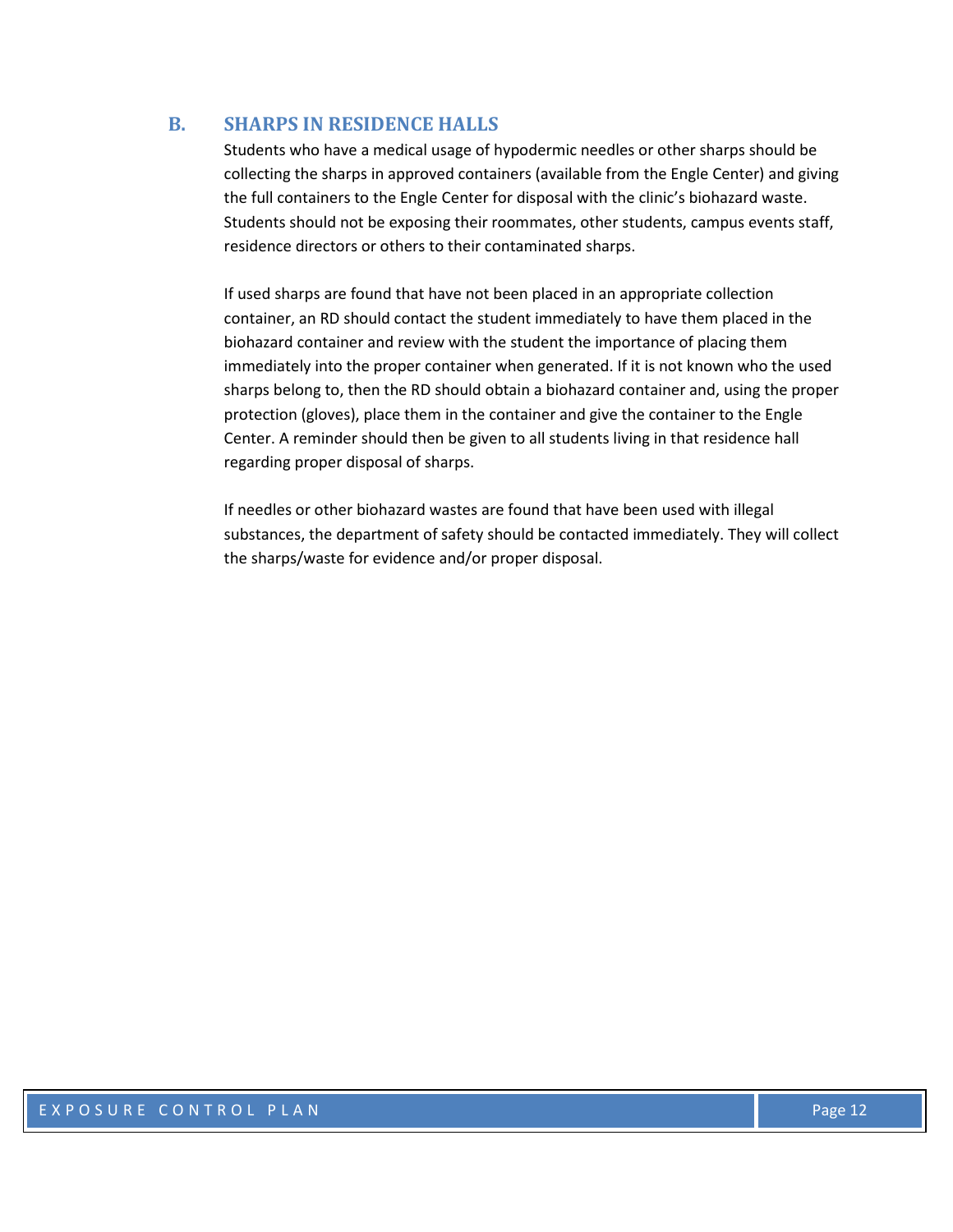## <span id="page-15-0"></span>**VII. BIOHAZARD WASTE POLICY**

Medical infectious waste is to be handled as outlined in the Messiah *Waste Manual*, Section V - Infectious Waste/Biohazard Waste. Contaminated sharps will be immediately placed in the designated puncture proof containers. These containers are readily accessible from the Engle Center or the Facility Assistant at the Grantham campus. To obtain these containers at the Winding Hill facility, contact the Coordinator of Cadaver Lab. Containers must not be overfilled.

At the main campus, medical waste is to be transported to the Waste Accumulation area in the Lenhert Building by the Facility Assistant who will arrange for final transport and disposal with an approved waste disposal facility. Storage limitations should be in compliance with requirements as outlined in the *Waste Manual.*

At the Winding Hill facility, medical waste is to be transported to the waste storage room by the Coordinator of the Cadaver Lab who will arrange for final transport and disposal with an approved waste disposal facility. Storage limitations should be in compliance with requirements as outlined in the *Waste Manual.*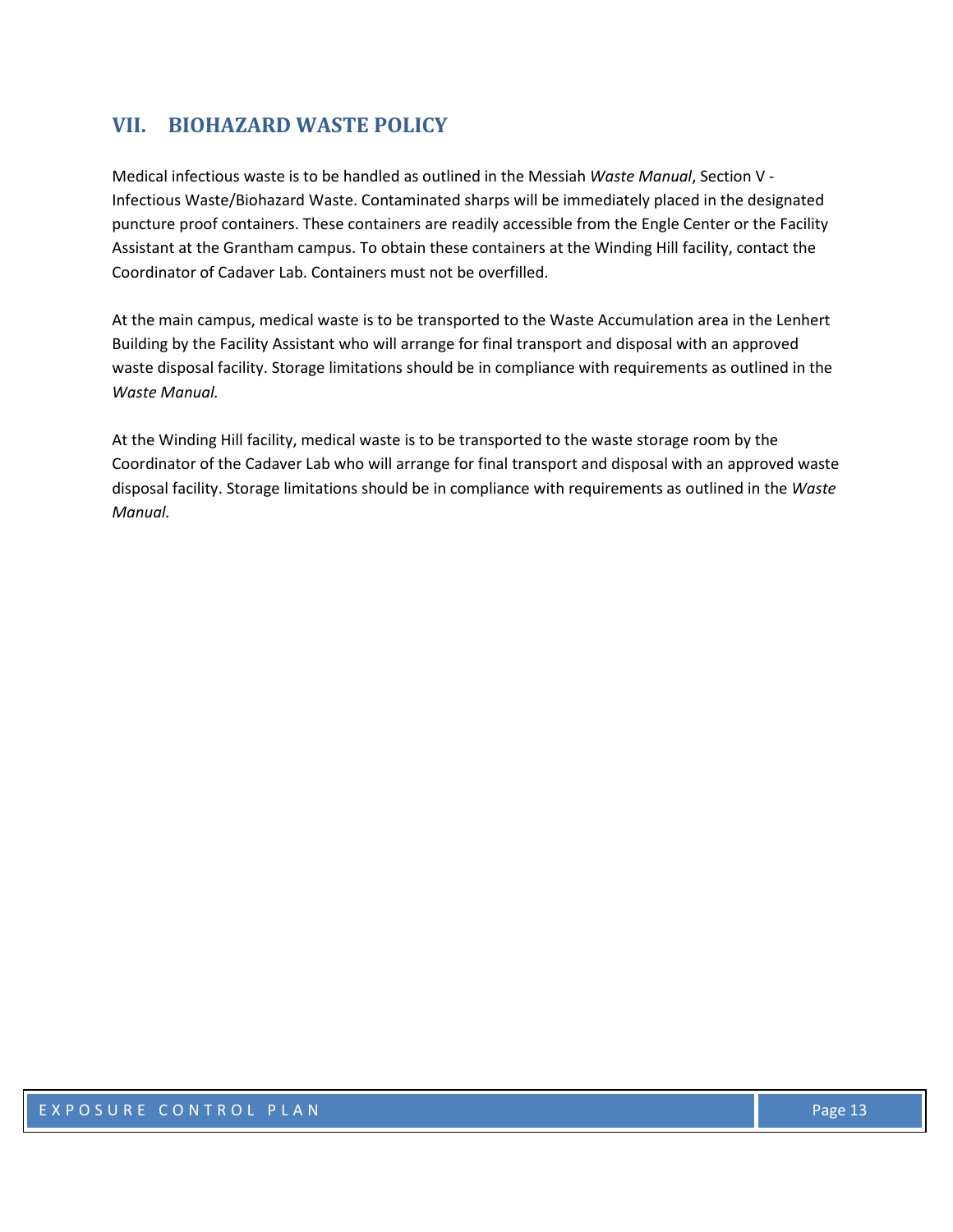## <span id="page-16-0"></span>**VIII. HEPATITIS B VACCINATION**

All employees and student employees in Job Categories 1 & 2 (as defined under Section III – Exposure Determination) have been identified as at risk for exposure to blood or other potentially infectious materials and will be offered the Hepatitis B Vaccine at no cost to the employee. The vaccination is a series of three (3) shots that require three separate appointments for the injections. The employee shall be expected to commit to finish the series if s/he requests the vaccination unless the employee terminates from the Category 1/2 position.

#### **FOR EMPLOYEES:**

The Human Resource Office has responsibility for assuring that the vaccine is offered, obtaining the signed consent/waiver form, and filing/retaining this OSHA required document for employees in personnel files. If this is done as part of the electronic on-boarding system, the employee's signature will be an electronic signature.

The Engle Center will administer the vaccination and/or titer and maintain the actual records for the documentation of the vaccination and/or titer for all eligible employees, regardless of the location they are assigned.

Human Resources will offer the vaccine within 10 working days of the employee's initial assignment to work involving the potential for occupational exposure. The Hepatitis B Vaccination Form (or electronic form with the same content) will be used for employees for this purpose (*Appendix B*). The form must be completed by all employees in positions listed under Category 1 and 2. Only one check box should be selected on the form by the employee:

#### 1. EMPLOYEE ACCEPTS HEPATITIS B VACCINATION

If the employee chooses to accept the vaccination, s/he must check the first box, sign and date the form. Human Resources will then forward a copy of the form to the Engle Center; however, **it is the employee's responsibility to contact the Engle Center to arrange an appointment** for the first shot in the vaccination series. The completed form will be filed in the employee's file in HR (or the electronic onboarding file) and retained for 30 years after termination of the employee. Employees who receive the vaccination and who have ongoing contact with patients or blood and are at ongoing risk for percutaneous injuries (Category 1 and 2) must be tested for antibody to hepatitis B surface antigen one to two months after completing the three-dose series. Employees who do not respond to the initial vaccination must be revaccinated with a second three-dose vaccine series and retested. If they still do not respond, no additional vaccinations will be given.

#### 2. EMPLOYEE DECLINES VACCINATION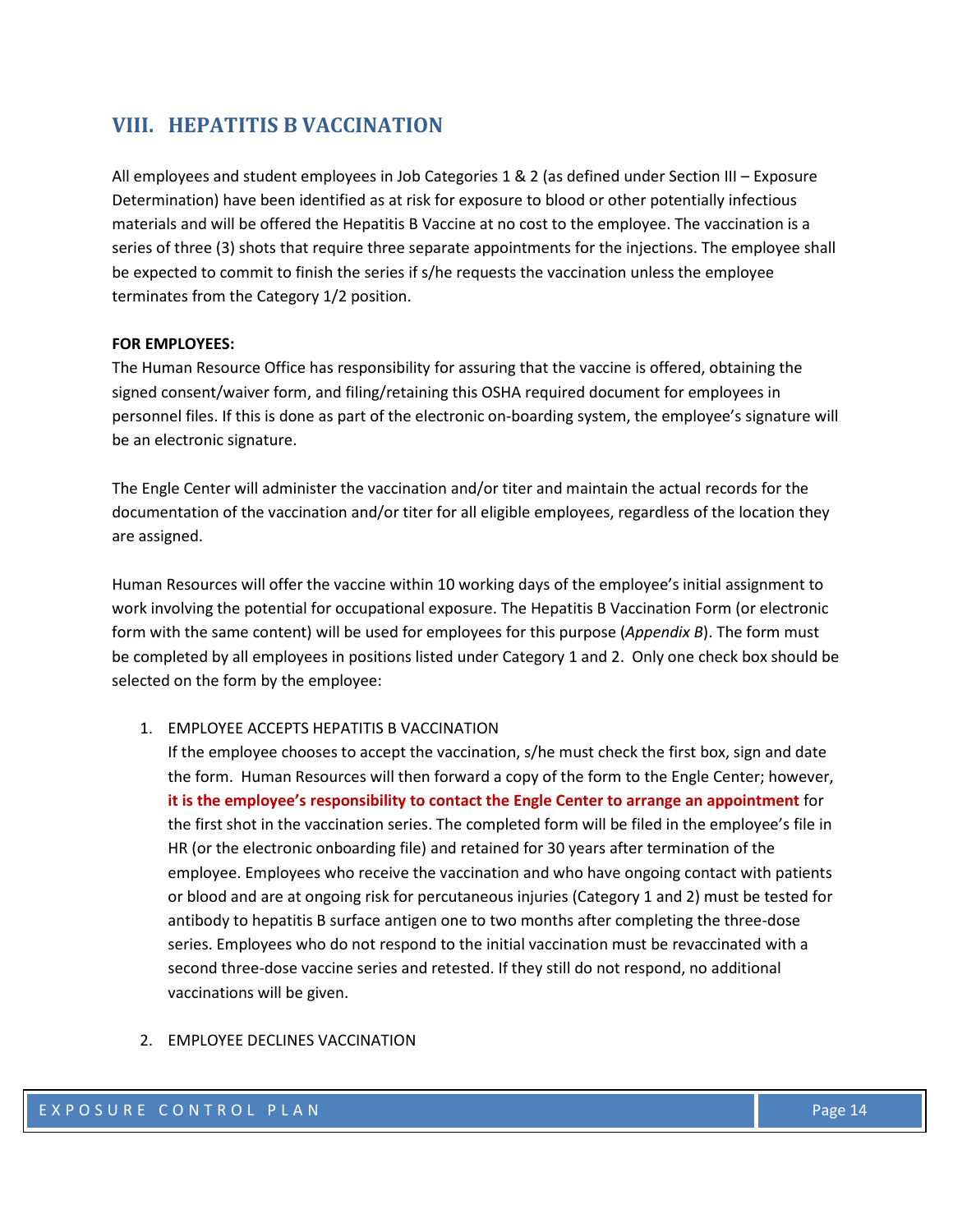If, for any reason, the employee does not wish to receive the vaccination, s/he should check the second box on the form, sign and date it. The completed form will be filed in the employee's file in HR (or the electronic onboarding file) and retained for 30 years after termination of the employee. Employees who initially decline the vaccine but who later wish to have it may then request the vaccine at no cost provided they are still in the appropriate job position.

#### 3. EMPLOYEE REQUESTS TITER

If the employee has previously had the vaccination or cannot recall if s/he had the vaccination, a titer may be requested to determine if sufficient antibodies are in the employee's blood to determine immunity. If the employee requests a titer (which requires drawing a blood sample), HR should send a copy of the form to the Engle Center; however**, it is the employee's responsibility to contact the Engle Center to set up an appointment** for this test. The completed form will be filed in the employee's file in HR (or the electronic onboarding file) and retained for 30 years after termination of the employee. Once the results of the titer are received, the Engle Center must communicate the results to the employee; the employee may then request the vaccine at no cost.

#### **FOR STUDENT EMPLOYEES:**

The Student Employment Office has responsibility for assuring that the vaccine is offered, obtaining the signed consent/waiver form, and filing/retaining this OSHA required document for employees.

The Engle Center will administer the vaccination and maintain the actual records for the documentation of the vaccination for all eligible student employees, regardless of the location they are assigned.

The student employee will be offered the vaccine within 10 working days of initial assignment to work involving the potential for occupational exposure. The Hepatitis B Exposure – Student Employees Form will be used for this purpose (*Appendix C*). **The form must be completed by all student employees regardless of the potential for exposure.** If the student employee position is listed as a Category 2, the student employee must check one box in the first section of the form; if the student employee position is not listed as a Category 2, the student must check the only check box in the last section of the form. **There are no student employee positions in Category 1.**

#### 1. STUDENT EMPLOYEE IS ELIGIBLE FOR VACCINATION BUT DECLINES

Most students will have received the Hepatitis B vaccination prior to coming to Messiah. If this is the case, the student should check the first box.

If the student employee has never had the vaccination but, for any reason, does not wish to receive the vaccination, s/he should check the second box on the form, sign and date it. Student employees who initially decline the vaccine but who later wish to have it may then request the vaccine at no cost.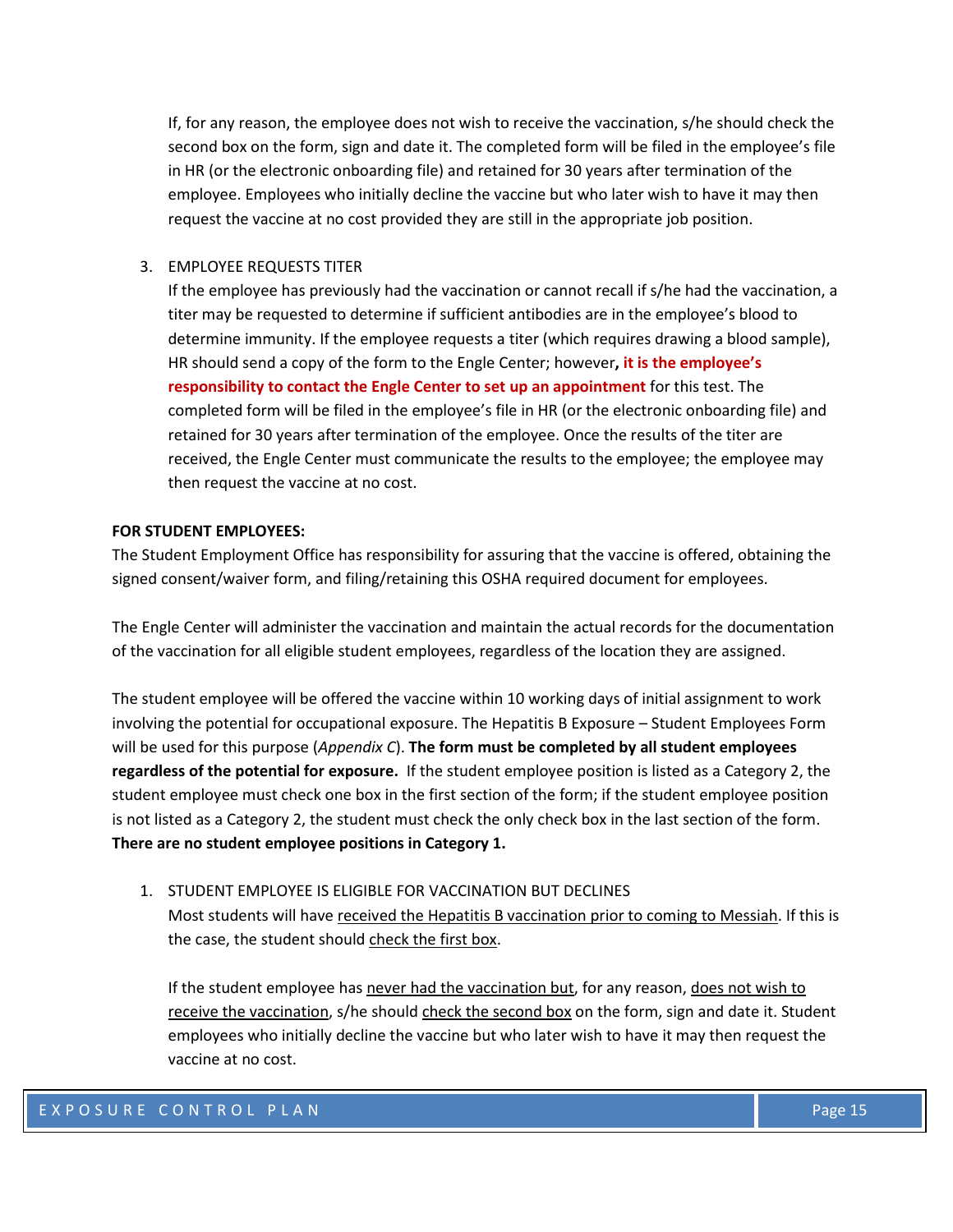This signed form will be retained by the student employment office for 30 years after the termination of the student employee.

#### 2. STUDENT EMPLOYEE ACCEPTS HEPATITIS B VACCINATION

If the student employee chooses to accept the vaccination, s/he must check the third box, sign and date the form. The Student Employment Office should give a copy to the student employee for the Engle Center; however, **it is the student's responsibility to contact the Engle Center to arrange an appointment** for the first shot in the vaccination series. The original signed form will be retained for 30 years after termination of the student employee.

It is important to note that the vaccination is a series of three injections. Messiah will pay for each of the three only as long as the student employee continues in a Category 2 position. If the student employee terminates employment or transfers to a position that is not included in Category 2, Messiah will not continue to pay for the injections. The student can opt to discontinue the series or to pay for the remaining injections himself/herself.

Student employees who receive the vaccination and who have ongoing contact with patients or blood and are at ongoing risk for percutaneous injuries (Category 2) must be tested for antibody to hepatitis B surface antigen one to two months after completing the three-dose series. Student employees who do not respond to the initial vaccination must be revaccinated with a second three-dose vaccine series and retested. If they still do not respond, no additional vaccinations will be given.

#### 3. STUDENT EMPLOYEE IS NOT ELIGIBLE FOR THE VACCINATION

If the student employee is not working in a Category 2 position, they must still sign and return the form, checking the final box on the form. This is to alert the student that should they change work positions in the future and move into a Category 2 position, they would become eligible for the vaccination at that time.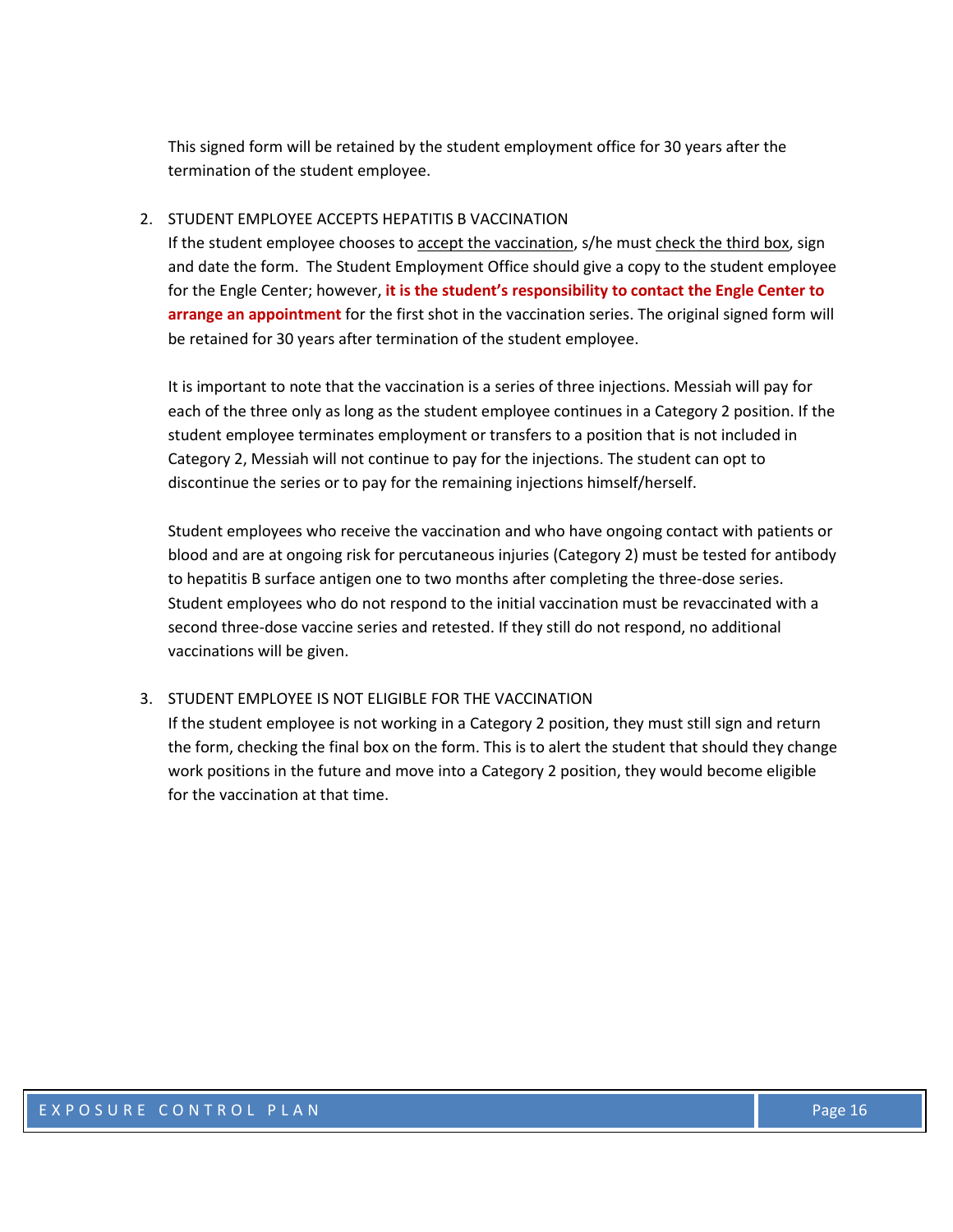## <span id="page-19-0"></span>**IX. TRAINING REQUIREMENTS**

Training for all employees in Categories 1 and 2 (Section III) will be conducted prior to initial assignment to tasks where occupational exposure may occur. This training is available via an online Qualtrics training program. The training link will be sent to all new employees by the Office of Human Resources & Compliance and **it is the responsibility of the employee's supervision to determine if s/he works in a capacity requiring this training; the supervisor must also ensure the new employee is provided with release time to complete the training**. Training records are maintained in the Qualtrics and EGaD systems and available to the Office of Human Resources & Compliance. Whenever possible, this online training should be completed within the first three days of work for impacted new employees.

Training, tailored to the employee's responsibilities, will be conducted by the department supervisor. Training for residence directors will include review of section VI of this manual; the director of residence life should initiate this each August with all RDs.

The VP for Human Resources & Compliance will be responsible to insure that annual training is provided to all employees in Categories 1 and 2 (Section III). This training will be provided by an online Qualtrics program. These training records will be maintained in the Qualtrics and EGaD systems and available to the Office of Human Resources & Compliance.

Training will include the following:

- Explanation of the OSHA Standard for Blood Borne Pathogens (29 CFR 1910.1030)
- Epidemiology and Symptomatology of Blood Borne Diseases (HBV, HCV, HIV)
- Modes of transmission of Blood Borne Pathogens
- This Exposure Control Plan, i.e. points of the plan, lines of responsibility, how the plan will be implemented, etc.
- Procedures which might cause exposure to blood or other potentially infectious materials at this facility
- Control methods which will be used at the facility to control exposure to blood or other potentially infectious materials
- Personal Protective Equipment available at this facility and who should be contacted concerning it
- Signs and labels used at the facility
- Hepatitis B Vaccine program at the facility
- Post Exposure Evaluation and follow-up

**General awareness training** will be given to all employees at the beginning of their employment as part of new employee orientation. This training should include what to do if an employee (not in Category 1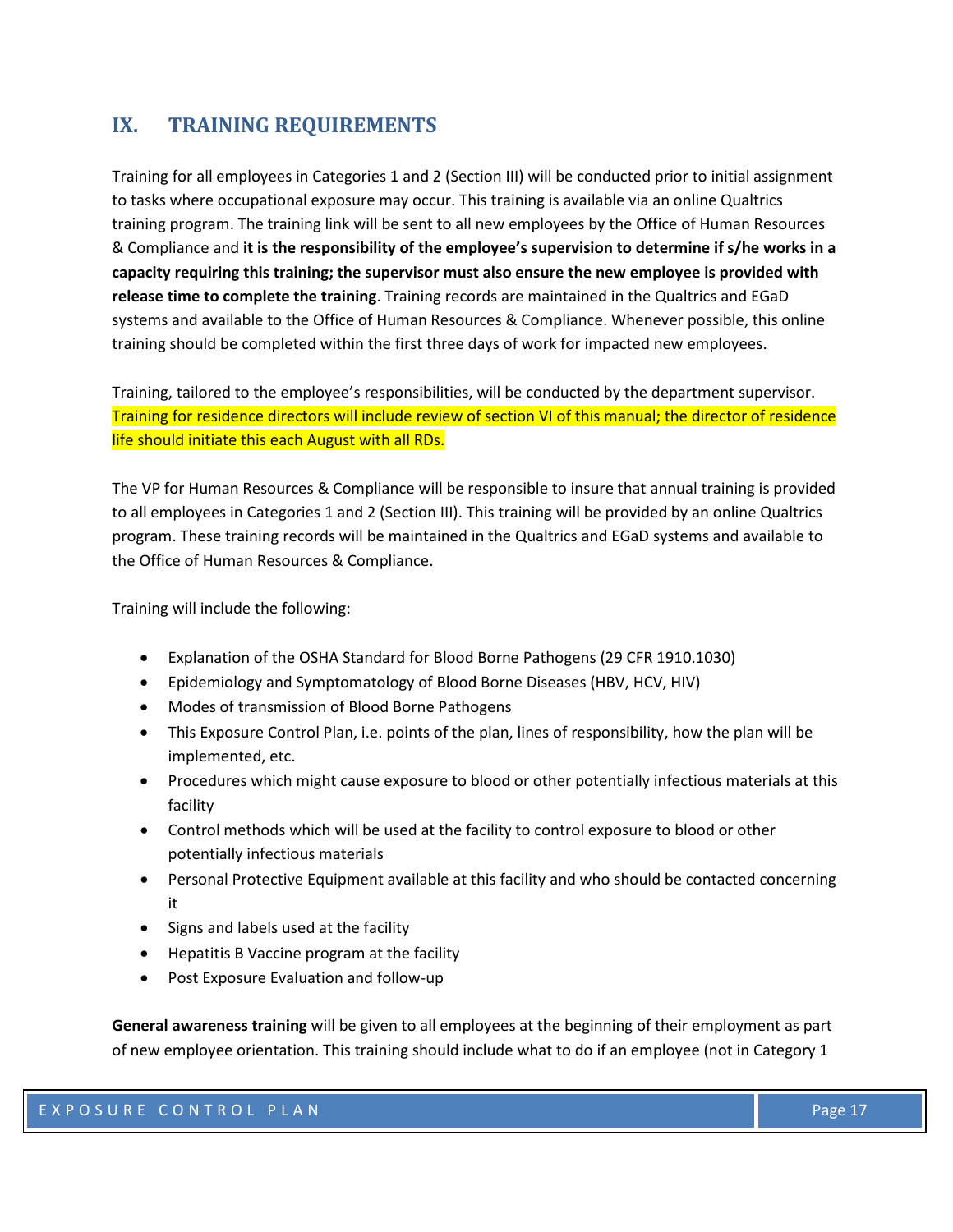or 2) comes upon a spill of blood or other body fluids. A record of the training will be maintained by the Office of Human Resources & Compliance.

**An annual reminder regarding general awareness** will be communicated to all employees via mass email; this may be included in the EHS Information pamphlet distributed at the start of the academic year (via mass email) and given to all new employees. A record of this general awareness training will be maintained by the Office of Human Resources & Compliance.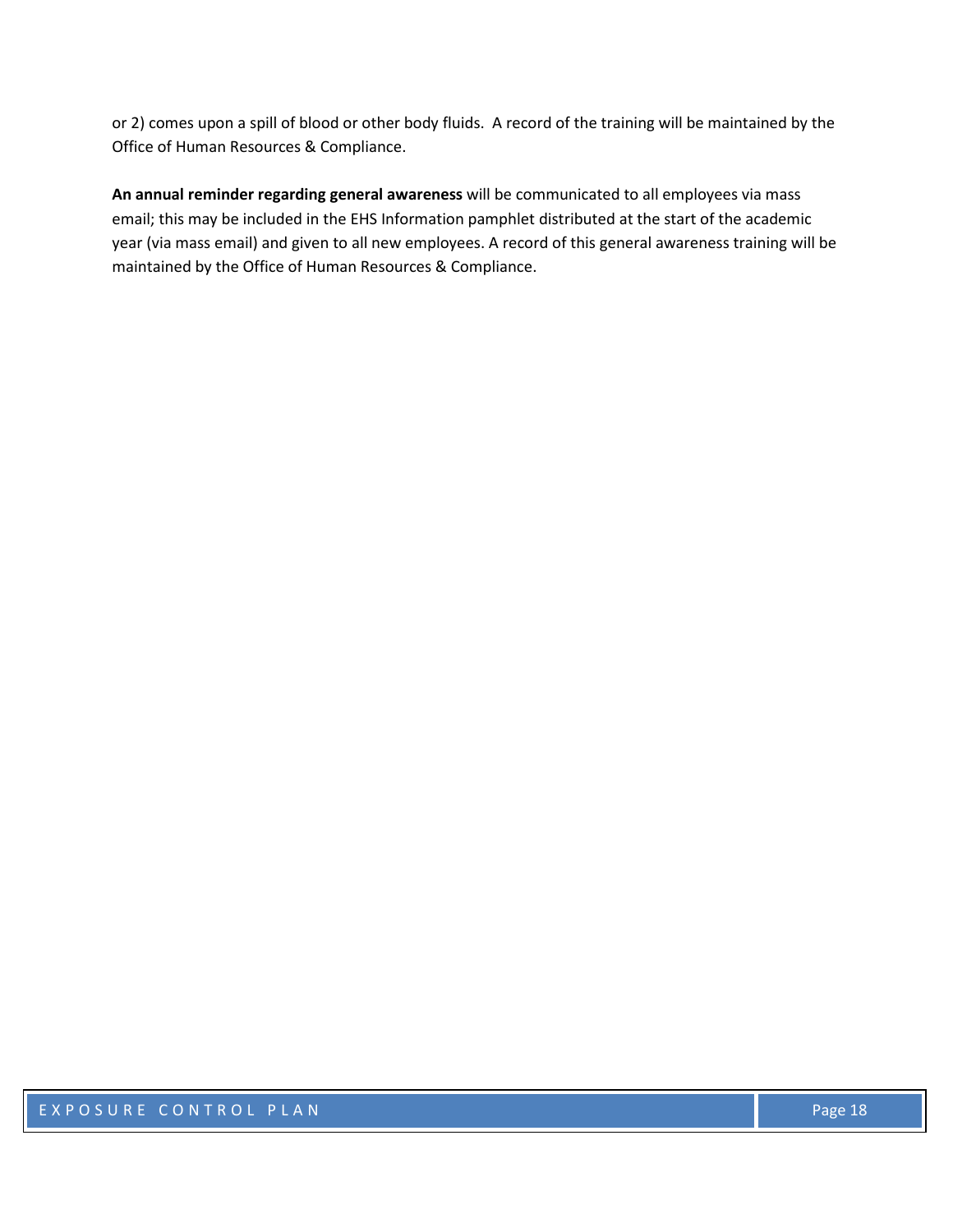## <span id="page-21-0"></span>**X. EXPOSURE POST EVALUATION AND FOLLOW-UP**

Any staff member who has a needle stick exposure or blood or body fluid contact is to report to the Engle Center immediately. At the Engle Center the wound will be cleaned, but the employee will then have to report to Concentra Medical Center, WORKNET Occupational Medicine or a hospital for further treatment. A confidential medical evaluation will occur to:

- Document the exposure
- Test the source of the exposure\*
- Test the exposed individual\*
- Provide counseling
- Evaluate any reported illness
- Describe medical and post-exposure evaluation procedures

*\* Consent must be obtained before testing any individuals, including the source individual and the exposed individual.*

If the Engle Center is closed, the employee is to report to Concentra Medical Center, WORKNET Occupational Medicine or a hospital for treatment and/or decontamination. The hospital, Concentra Medical Center or WORKNET Occupational Medicine should be provided with details of the exposure incident. The exposure is to be reported to Human Resources & Compliance at first convenience by the employee, the Engle Center, and/or the employee's supervisor.

All needle stick injuries will be documented on the Sharps Injury Log maintained by the Engle Center (see *Appendix D*).

All employees who incur a needle stick injury or other exposure should be given a copy of the "Needle Sticks Questions/Answers" information sheet (*Appendix E*) and the "Educational Handout for Employees Who May Have Experienced an Exposure" information sheet (*Appendix F*). This should be done when they first report to the Engle Center for treatment (or when the Engle Center first learns of the exposure).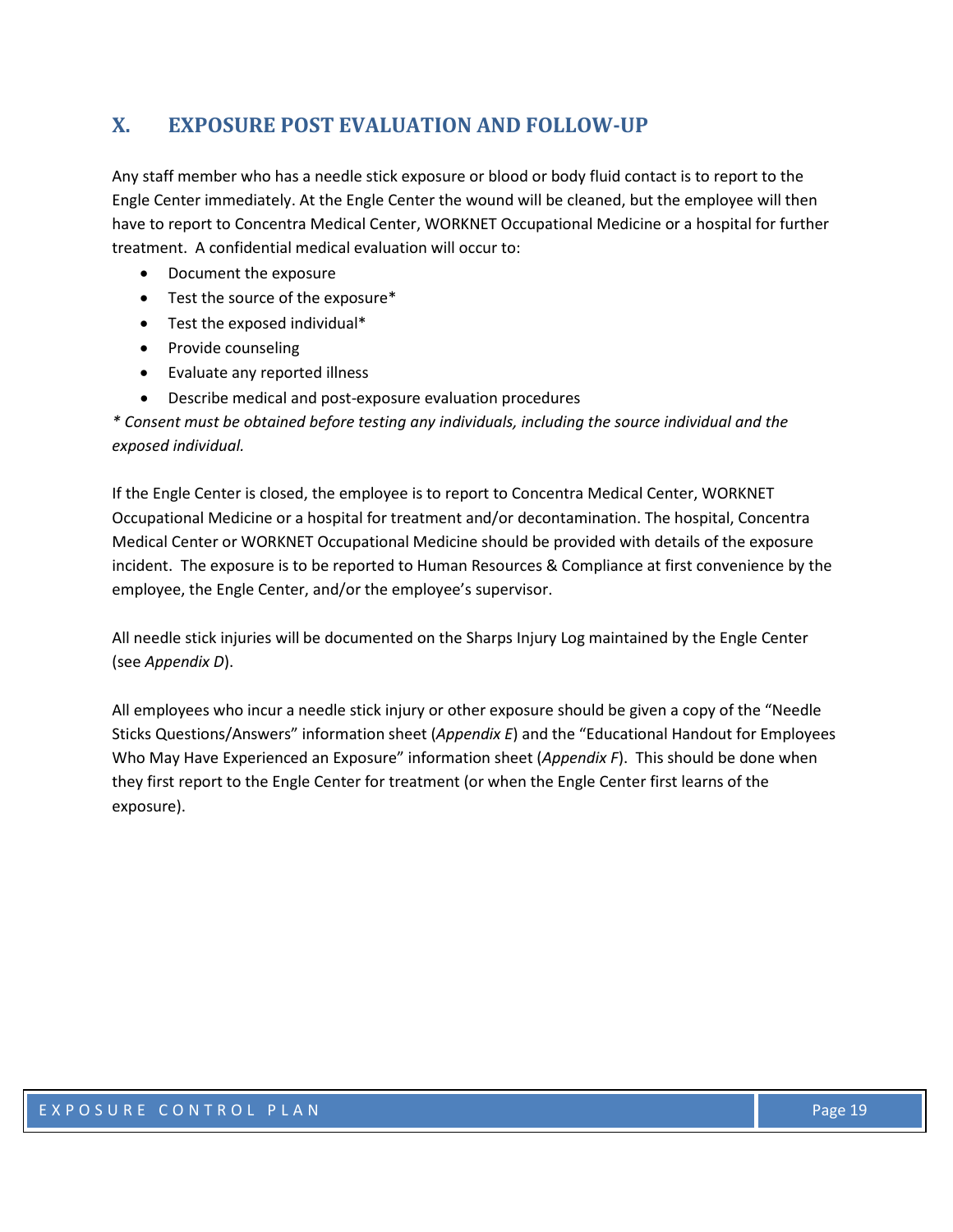## <span id="page-22-0"></span>**XI. RECORDKEEPING**

All records required by this OSHA standard will be maintained for **30 years after the employee terminates employment** as required by 29 CFR 1910.1020. The only exception are training records which must be retained for a minimum of 3 years. These records are confidential and will not be disclosed except as required by law. Records will be maintained as follows:

- Medical records will be compiled and maintained by the Engle Center. The record will include the employee's name, employee identification number, a copy of the Hepatitis B Vaccination record and the staff member's acceptance to receive Hepatitis B Vaccine, the results of the titer test, the circumstances of any exposure incidents including the type and brand of device involved in the injury (if known), the department or work area where the exposure occurred, and an explanation of how the incident occurred, a copy of results of the physical exam and follow-up procedures and a copy of the physician's written opinion. **These records are confidential** and will not be disclosed except as required by law. **The records will be maintained for 30 years after the employee terminates employment** as required by 29 CFR 1910.1020. The employees who incur an exposure incident will be given care by Concentra Medical Center, WORKNET Occupational Medicine or a hospital; however, the appropriate medical information should be provided by the health care provider for record retention in the employee's file at the Engle Center.
- The signed "Hepatitis B Vaccination Form" (whether accepted, declined or a titer is requested) for all staff, administrative and faculty employees will be maintained in the Human Resource Office in the employee's personnel file. All "Hepatitis B Vaccination Forms" for student employees will be maintained by the Student Employment Office.
- Individual department training records will be maintained in the specific department and will be the responsibility of the supervisor of that department. These must be retained for a minimum of 3 years [1910.1030(h)(2)(D)(ii)].
- Other training records as mentioned in the previous section will be maintained by the Office of Human Resources & Compliance.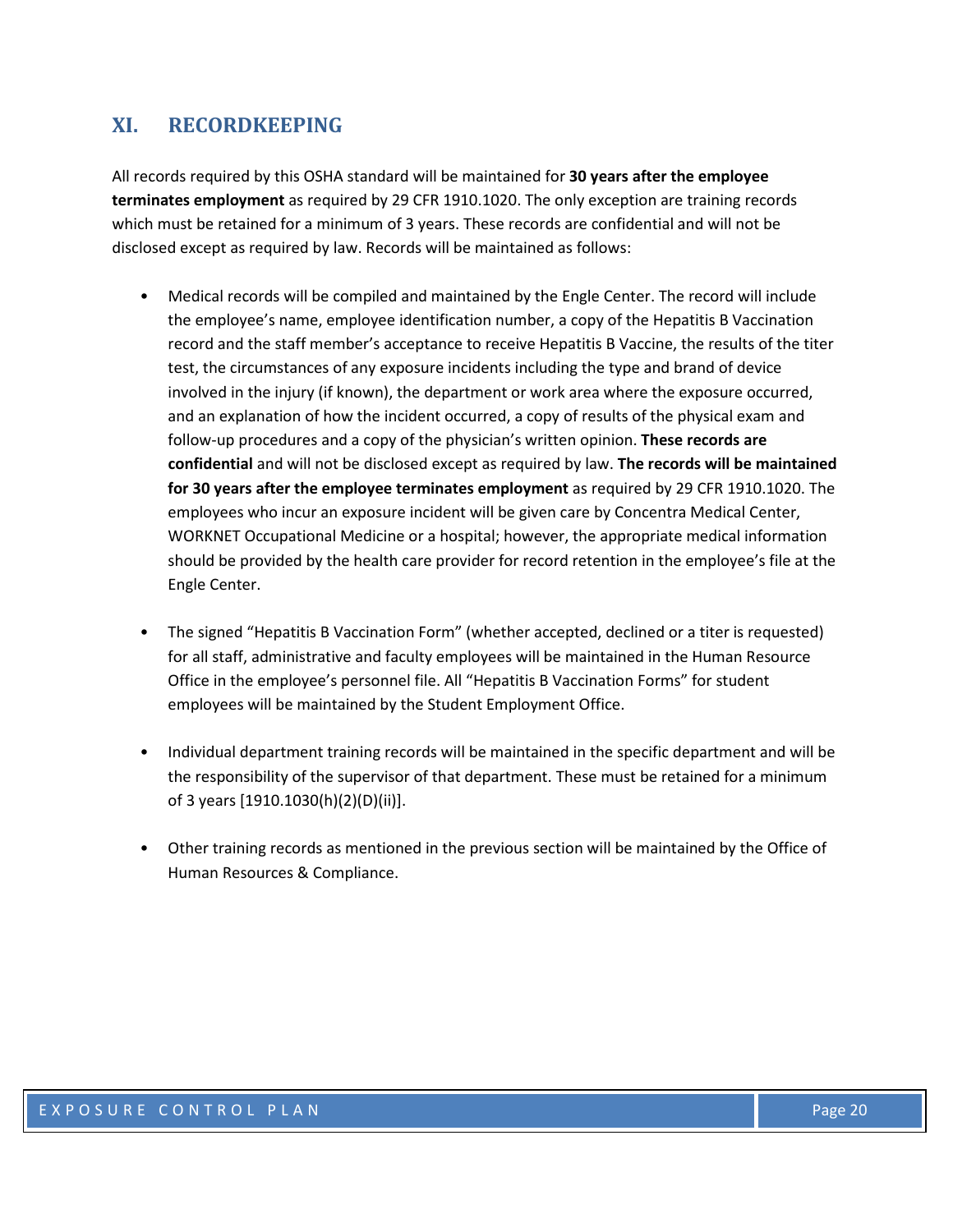## <span id="page-23-0"></span>**XII. REVISION LOG**

This manual will be reviewed in its entirety on an annual basis and the review date recorded on the cover. However, any revisions made independent of this annual review and all major revisions made as part of this annual review will be documented below.

| Section I: POLICY                         |              |
|-------------------------------------------|--------------|
| <b>Revision</b>                           | Date         |
| Plan contents compiled into one manual.   | August 2013  |
| Updated to include Winding Hill facility. | January 2017 |

| Section II: DEFINITIONS                              |              |
|------------------------------------------------------|--------------|
| <b>Revision</b>                                      | Date         |
| Plan contents compiled into one manual.              | August 2013  |
| Added statement by CDC referencing cadavers as OPIM. | October 2016 |

| Section III: EXPOSURE DETERMINATION                                           |                   |
|-------------------------------------------------------------------------------|-------------------|
| <b>Revision</b>                                                               | <b>Date</b>       |
| Plan contents compiled into one manual.                                       | August 2013       |
| Included SEH personnel who work with blood, body fluids or OIM in Category 2. | <b>March 2016</b> |
| Updated to include Winding Hill facility.                                     | January 2017      |
| Added specific student employee exposure to Category 2.                       | September 2017    |

| Section IV: STANDARD PRECAUTIONS                           |                  |
|------------------------------------------------------------|------------------|
| <b>Revision</b>                                            | Date             |
| Plan contents compiled into one manual.                    | August 2013      |
| Updated Appendix A, list of First Aid Kits                 | October 2013     |
| Update Appendix A, list of First Aid Kits and list of AEDs | <b>July 2017</b> |

| Section V: SPILL CLEAN-UP FOR BLOOD & BODY FLUIDS                                                                                                                                                                                                                                                          |                   |
|------------------------------------------------------------------------------------------------------------------------------------------------------------------------------------------------------------------------------------------------------------------------------------------------------------|-------------------|
| <b>Revision</b>                                                                                                                                                                                                                                                                                            | Date              |
| Plan contents compiled into one manual.                                                                                                                                                                                                                                                                    | August 2013       |
| Updated table on availability of Campus Events for spill clean-up (page 10)                                                                                                                                                                                                                                | February 2015     |
| Updated to currently used chemicals; also, changed responsibility for record<br>retention of Dining Services employee training from Campus Events Manager to<br>Dining Services Director.                                                                                                                  | <b>March 2016</b> |
| Replaced reference to TB-Cide Quat (manufactured by Spartan Chemical) with the<br>term "body fluid absorbent." Removed all references to specific chemical names<br>and added statement to contact Campus Events Manager or Facility<br>Compliance/Campus Events Inventory Controller for current product. | <b>March 2017</b> |
| Added section for protocol at Winding Hill.                                                                                                                                                                                                                                                                | May 2017          |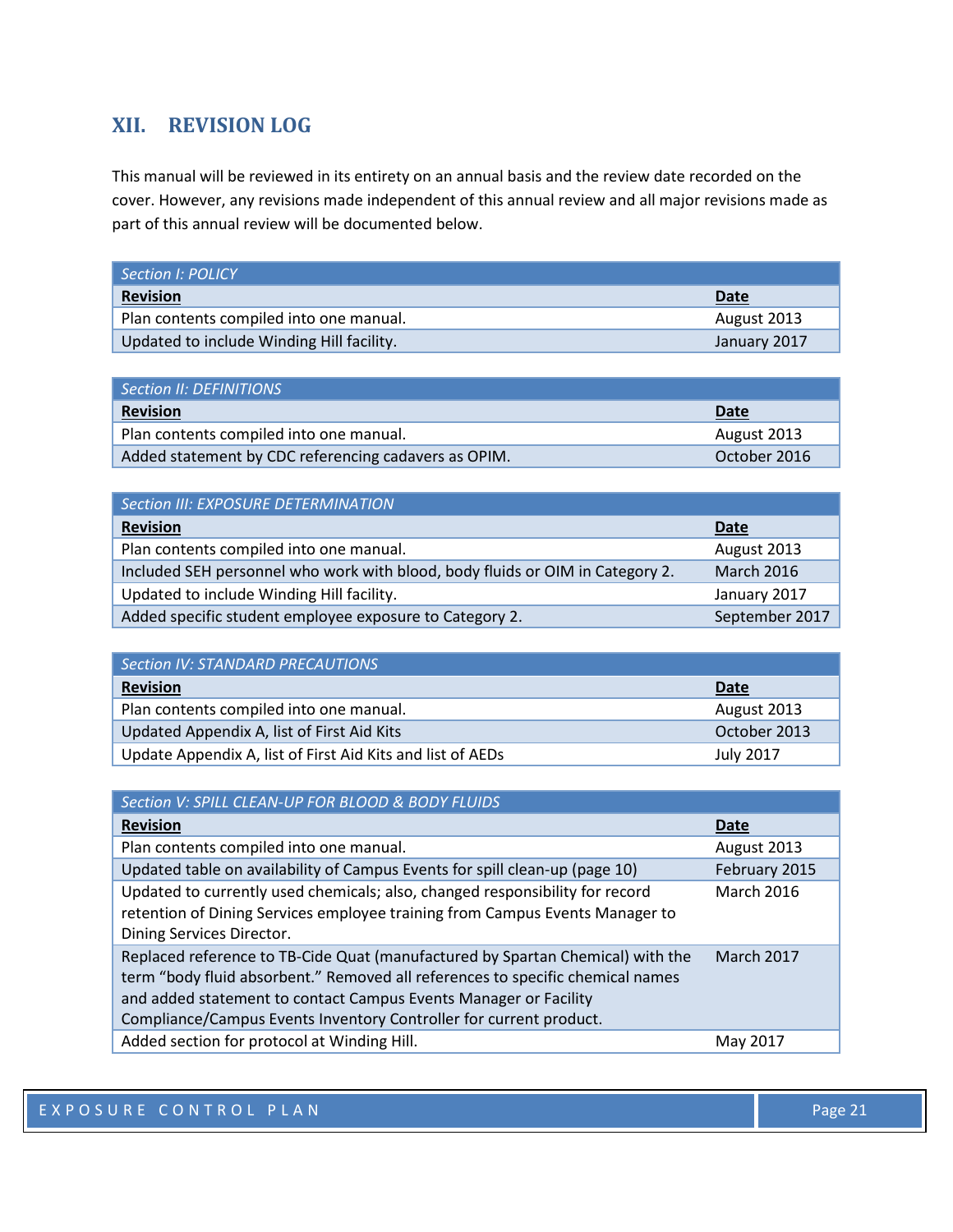| <b>Section VI: RESIDENCE HALLS</b>                                           |                   |
|------------------------------------------------------------------------------|-------------------|
| <b>Revision</b>                                                              | <b>Date</b>       |
| Added this section to manual.                                                | May 2015          |
| Changed responsibility for retention of training records for RDs from Campus | <b>March 2016</b> |
| Events Manager to Residence Director.                                        |                   |
| Updated Campus Events Clean Up Availability Chart                            | April 2021        |
| Updated Campus Events Clean Up Availability                                  | <b>March 2022</b> |

| Section VII: BIOHAZARD WASTE POLICY                                                                    |                   |
|--------------------------------------------------------------------------------------------------------|-------------------|
| <b>Revision</b>                                                                                        | <b>Date</b>       |
| Plan contents compiled into one manual.                                                                | August 2013       |
| Changed "Recycle and Waste Coordinator" to "Facility Compliance/Campus Events<br>Inventory Controller" | <b>March 2013</b> |
| Changed section number from VI to VII.                                                                 | May 2015          |
| Added information on Winding Hill.                                                                     | January 2017      |

| Section VIII: HEPATITIS B VACCINATION                                               |                |
|-------------------------------------------------------------------------------------|----------------|
| <b>Revision</b>                                                                     | <b>Date</b>    |
| Plan contents compiled into one manual.                                             | August 2013    |
| Changed section number from VII to VIII.                                            | May 2015       |
| Included specifics for student employment eligibility for vaccination and reference | September 2017 |
| for Hepatitis B Vaccination form.                                                   |                |

| Section IX: TRAINING                                               |                   |
|--------------------------------------------------------------------|-------------------|
| <b>Revision</b>                                                    | Date              |
| Plan contents compiled into one manual.                            | August 2013       |
| Changed section number from VIII to IX.                            | May 2015          |
| Updated to include reference to Qualtrics online training program. | <b>March 2016</b> |

| $\mid$ Section X: EXPOSURE POST EVALUATION AND FOLLOW-UP $\mid$ |             |
|-----------------------------------------------------------------|-------------|
| Revision                                                        | Date        |
| Plan contents compiled into one manual.                         | August 2013 |
| Changed section number from IX to X.                            | May 2015    |

| <b>Section XI: RECORD KEEPING</b>       |             |
|-----------------------------------------|-------------|
| <b>Revision</b>                         | Date        |
| Plan contents compiled into one manual. | August 2013 |
| Changed section number from X to XI.    | May 2015    |

| <i>APPENDICES</i>                       |             |
|-----------------------------------------|-------------|
| <b>Revision</b>                         | Date        |
| Plan contents compiled into one manual. | August 2013 |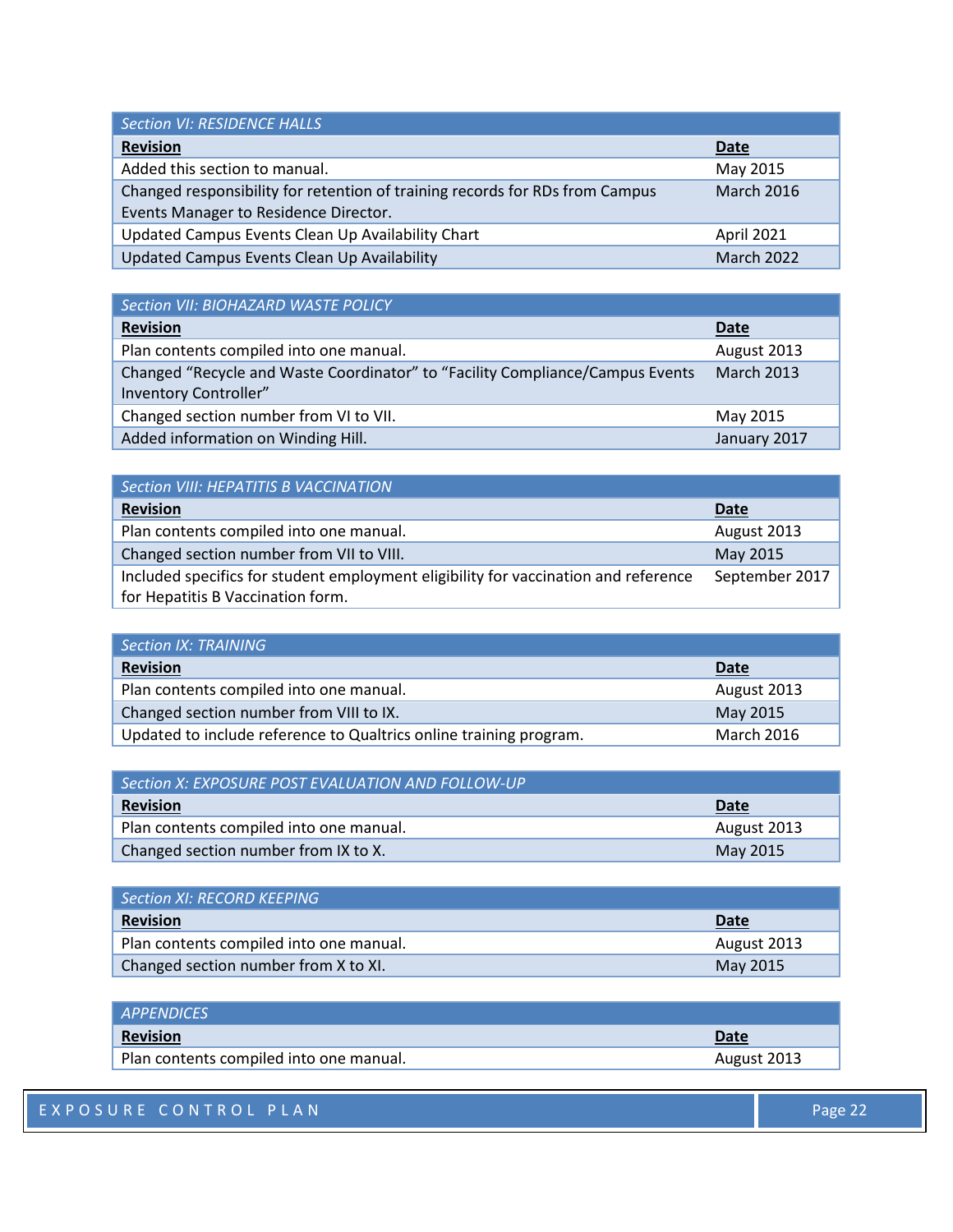| <b>Updated Appendix A listing</b>                                                    | March 2014        |
|--------------------------------------------------------------------------------------|-------------------|
| Update Appendix A listing per info from Department of Safety                         | <b>March 2015</b> |
| Updated Appendix A to include new first aid kits added to Hoffman and Mellinger      | <b>March 2015</b> |
| Updated Appendix A to reflect new larger first aid kits installed across campus and  | April 2016        |
| removal of many smaller first aid kits; also added locations of AEDs                 |                   |
| Updated list of AED locations in Appendix A                                          | October 2016      |
| Updated Appendix A and B to include Winding Hill.                                    | May 2017          |
| Updated Appendix A for location of first aid kids (Winding Hill) and for location of | <b>July 2017</b>  |
| AEDs (Winding Hill)                                                                  |                   |
| Added Hepatitis B Form for Student Employees, Appendix C, and updated all            | September 2017    |
| successive appendices accordingly.                                                   |                   |
| Update Appendix A to identify those AEDs equipped with infant/child pads.            | November 2017     |
| Added location of Stop-the-Bleed kits to Appendix A                                  | May 2019          |
| Added Stop-the-Bleed kit for Grounds to Appendix A                                   | September 2019    |
| Updated list of first aid kits locations; changed office suite number for Appendix C | <b>March 2020</b> |
| Removed Hoffman from lists of kit locations in Appendix A                            | <b>April 2021</b> |
| Updated list of first aid kits to remove small kits and add 8 large kits to list     | September 2021    |

*Updated contents to reflect change from College to University and changed titles/responsibilities due to changes resulting from Voluntary Separation Program.* July 2020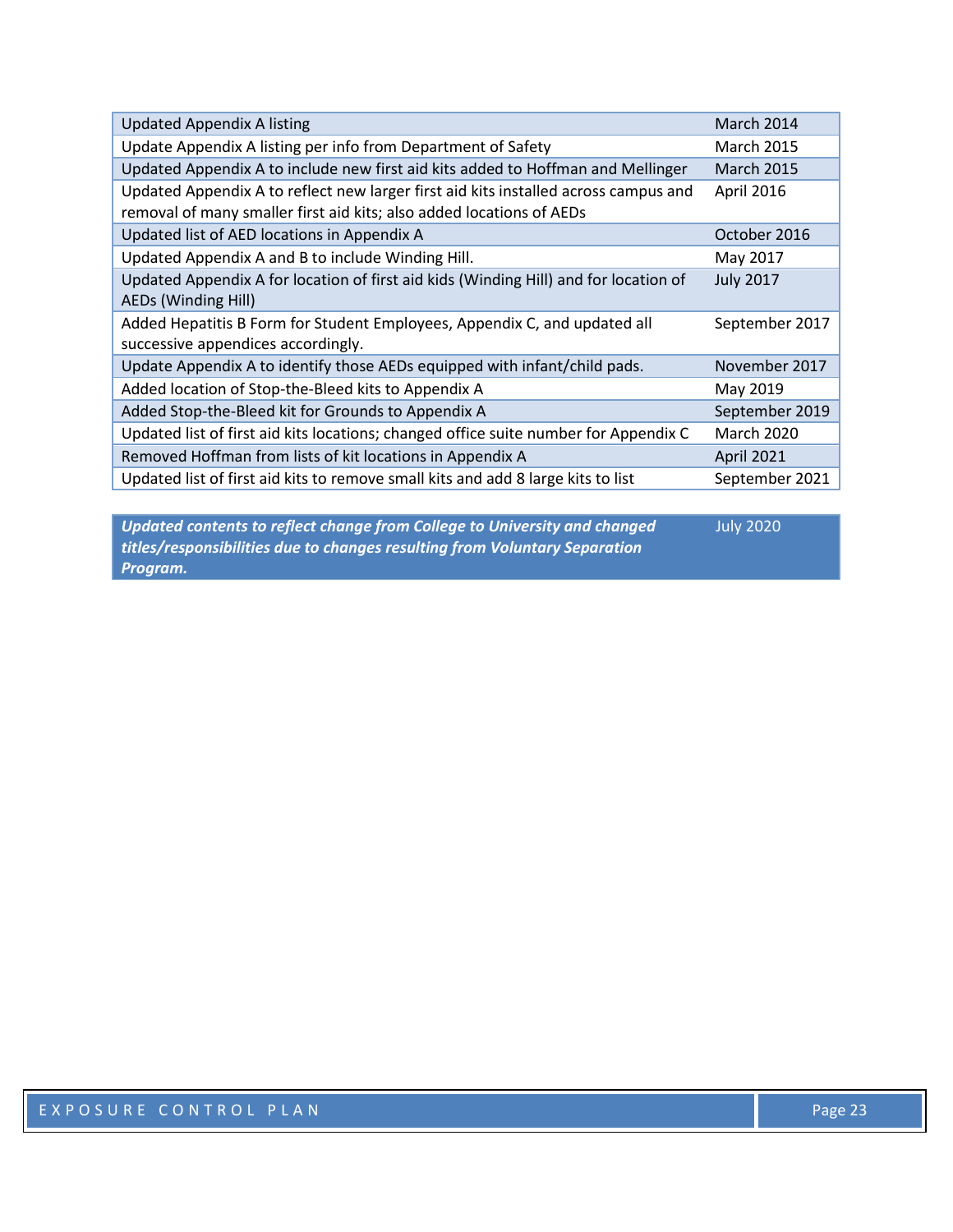## <span id="page-26-0"></span>**APPENDICES**

All the appendices to this manual are contained in this section. Electronic copies of these documents may be obtained by contacting the Office of Human Resources & Compliance.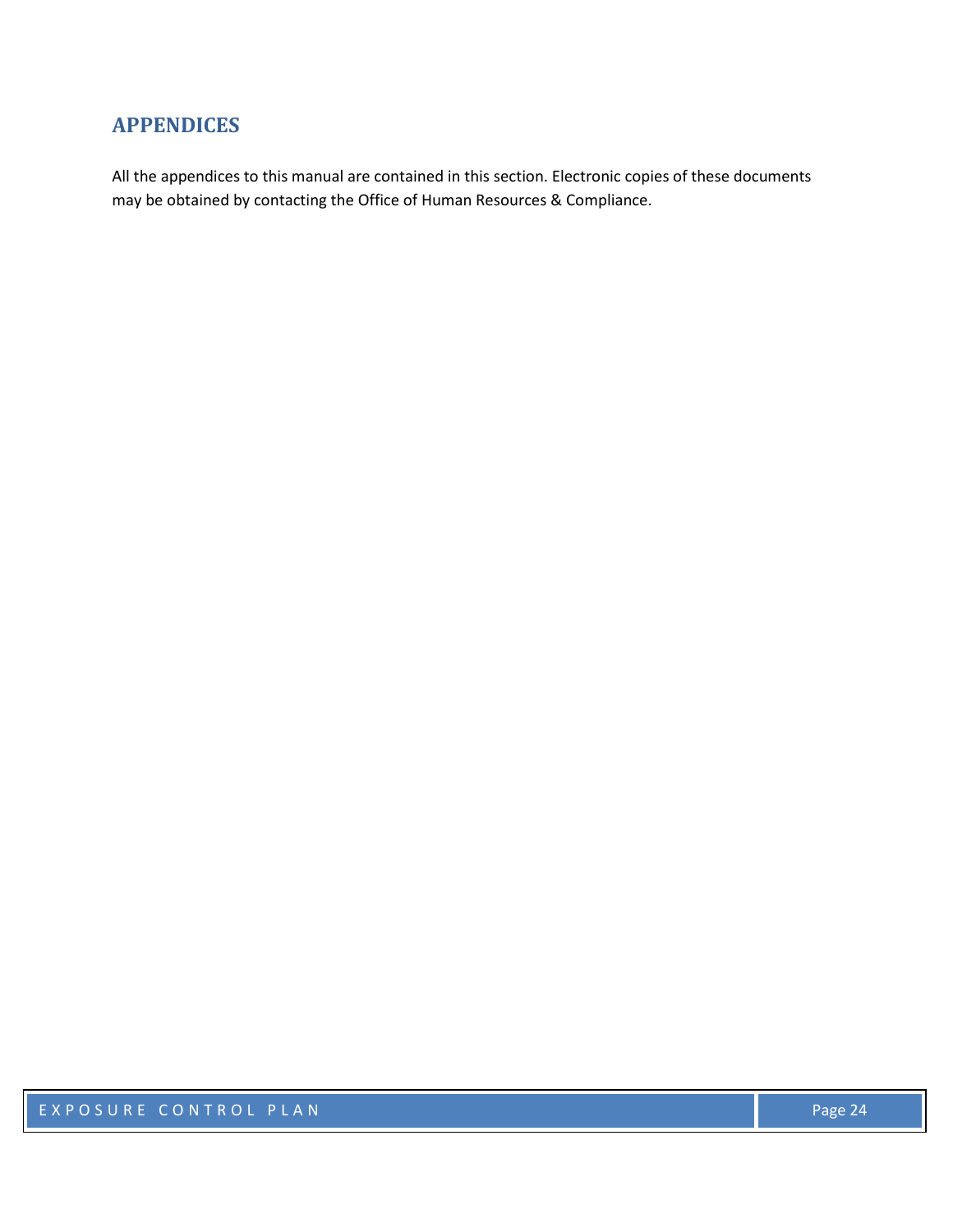## **Locations for First Aid Kits**

<span id="page-27-0"></span>

| <b>Building</b>              | <b>Location</b>                                                   |  |
|------------------------------|-------------------------------------------------------------------|--|
| <b>Bowmansdale Building</b>  | Main Lobby outside room 013 by bulletin board                     |  |
| <b>Boyer Hall</b>            | 1st floor by AED in lobby                                         |  |
| <b>Boyer Hall</b>            | 3rd floor center hallway near elevator 3 & stairwell A            |  |
| Climenhaga Fine Arts         | Hallway off lobby by art studios                                  |  |
| Climenhaga Homestead         | Wall near sink in conference room (McBeth)                        |  |
| <b>Eisenhower Campus Ctr</b> | Near Dispatch office                                              |  |
| Eisenhower Campus Ctr        | Falcon Express, rm 157                                            |  |
| Eisenhower Campus Ctr        | Lottie Nelson (at time clock)                                     |  |
| <b>Falcon Hut</b>            | 1st floor concession area                                         |  |
| Frey Academic                | Main entrance beside the fire panel                               |  |
| Frey Academic                | Basement near ENGR project room                                   |  |
| Frey Academic                | 3rd floor lounge area by water fountain                           |  |
| <b>Fry Apartments</b>        | Basement by laundry                                               |  |
| <b>High Center</b>           | By AED in vending machine room                                    |  |
| <b>Hostetter Chapel</b>      | Main lobby on left wall by black box and cork board               |  |
| Jordan/Kline                 | 1st floor in lobby by Oakes Museum (by AED)                       |  |
| Jordan/Kline                 | 2 <sup>nd</sup> floor common area (beside entrance to Kline wing) |  |
| Jordan/Kline                 | 3rd floor common area (beside entrance to Kline wing)             |  |
| Kelly                        | <b>Basement in laundry</b>                                        |  |
| Larsen Student Union         | Inside main doors by AED                                          |  |
| Larsen Student Union         | Union Café                                                        |  |
| Lenhert Building             | By room 110 near AED                                              |  |
| Lenhert Building             | Grounds Office inside the main door                               |  |
| Lenhert Building             | Carpentry Shop, rm 126                                            |  |
| Mellinger                    | Basement by laundry on outside wall                               |  |
| Murray Library               | By librarian's desk                                               |  |
| Naugle                       | Lobby near AED                                                    |  |
| North Complex (1)            | Basement beside fire extinguisher                                 |  |
| North Complex (2)            | 1st floor across from elevator                                    |  |
| North Complex (3)            | 2nd floor near fire extinguisher                                  |  |
| North Complex (4)            | 3rd floor near fire extinguisher                                  |  |
| Old Main                     | Handicap entrance by AED                                          |  |
| Orchard Hill                 | Public side, kitchen                                              |  |
| Smith                        | Basement by laundry                                               |  |
| Sollenberger                 | Hitchcock entrance (center doors) by gym manager's desk           |  |
| Sollenberger                 | Campus Events office, rm 149                                      |  |
| Sollenberger                 | <b>Falcon Fitness Center Desk</b>                                 |  |
| Sollenberger                 | Pool area by entrance to locker rooms                             |  |
| Sollenberger                 | Sawyer Gym                                                        |  |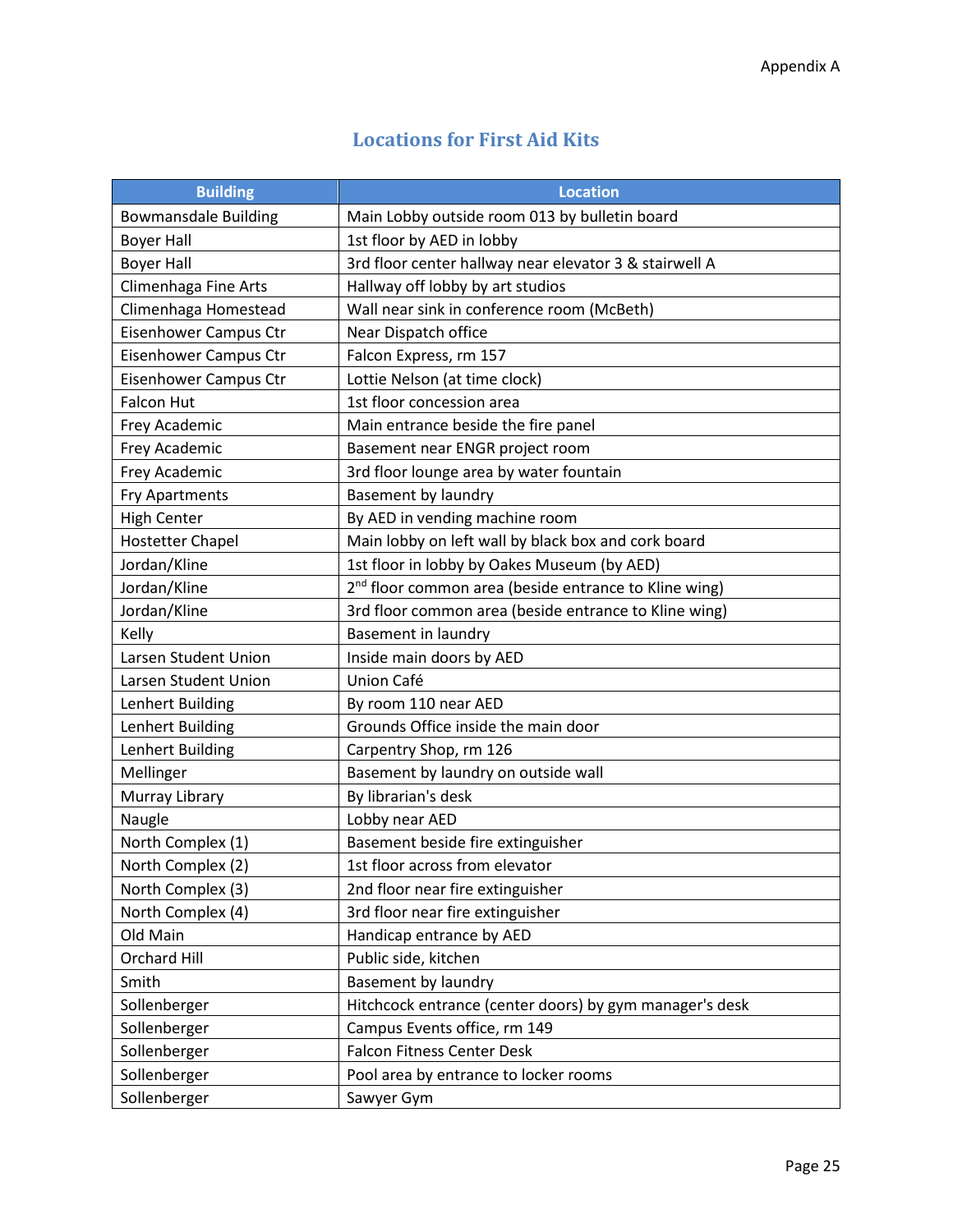| <b>Building</b>       | <b>Location</b>                                 |
|-----------------------|-------------------------------------------------|
| South Complex (1)     | Common areas near elevator on 1st floor         |
| South Complex (2)     | Common areas near elevator on 2nd floor         |
| South Complex (3)     | Common areas near elevator on 3rd floor         |
| <b>Welcome Center</b> | 1 <sup>st</sup> Floor, Hallway behind staircase |
| Witmer                | Lobby                                           |
| Winding Hill          | First floor employee resource room (lounge)     |
| Winding Hill          | Rear second floor hallway                       |

## **LOCATIONS FOR AED'S**

<span id="page-28-0"></span>

| <b>Building</b>                   | <b>Location</b>                                                                                                                                                           |  |
|-----------------------------------|---------------------------------------------------------------------------------------------------------------------------------------------------------------------------|--|
| <b>Bowmansdale</b>                | Main office area                                                                                                                                                          |  |
| <b>Boyer Hall</b>                 | Main entrance on left in corner                                                                                                                                           |  |
| <b>Eisenhower Campus Center</b>   | Lower Level outside weight room<br>$\bullet$<br>Lower Level in the Athletic Training Room<br>First floor at Dispatch Services *<br>Second Floor Outside entrance C Lottie |  |
| <b>Engle Center</b>               | Back exam rooms                                                                                                                                                           |  |
| <b>Frey Academic</b>              | Main entrance beside fire panel                                                                                                                                           |  |
| Fry/Kelly Residence               | C section by fire panel                                                                                                                                                   |  |
| <b>High Center</b>                | Lower level in vending machine room                                                                                                                                       |  |
| <b>Hostetter Chapel</b>           | Between restrooms in main lobby *                                                                                                                                         |  |
| Kline/Jordan                      | By trash cans in center near elephant *                                                                                                                                   |  |
| <b>Larsen Student Union</b>       | 1 <sup>st</sup> floor near pulse door                                                                                                                                     |  |
| <b>Lenhert</b>                    | Hallway off front offices by room 110                                                                                                                                     |  |
| <b>Murray Library</b>             | Beside elevator on main floor                                                                                                                                             |  |
| <b>Naugle</b>                     | $1st$ floor lounge near TV                                                                                                                                                |  |
| <b>North Complex/Smith</b>        | Main lobby/Fishbowl beside TV                                                                                                                                             |  |
| <b>Old Main</b>                   | Rear entrance under steps in center stairwell                                                                                                                             |  |
|                                   | Escape                                                                                                                                                                    |  |
| <b>Safety Office Vehicles</b>     | Focus<br>Pick-up<br>٠                                                                                                                                                     |  |
| <b>Sollenberger Sports Center</b> | Fitness Center wall just inside door<br>$\bullet$                                                                                                                         |  |
|                                   | <b>Indoor Track on Pool Side</b>                                                                                                                                          |  |
|                                   | Side entrance to Hitchcock*                                                                                                                                               |  |
|                                   | Sports Center, Pool Office                                                                                                                                                |  |
| <b>South Complex</b>              | Mt. View lobby inside door                                                                                                                                                |  |
| Witmer/Mellinger                  | First floor lobby                                                                                                                                                         |  |
| <b>Winding Hill</b>               | Second floor, rear hallway                                                                                                                                                |  |

\* AEDs equipped with infant/child pads.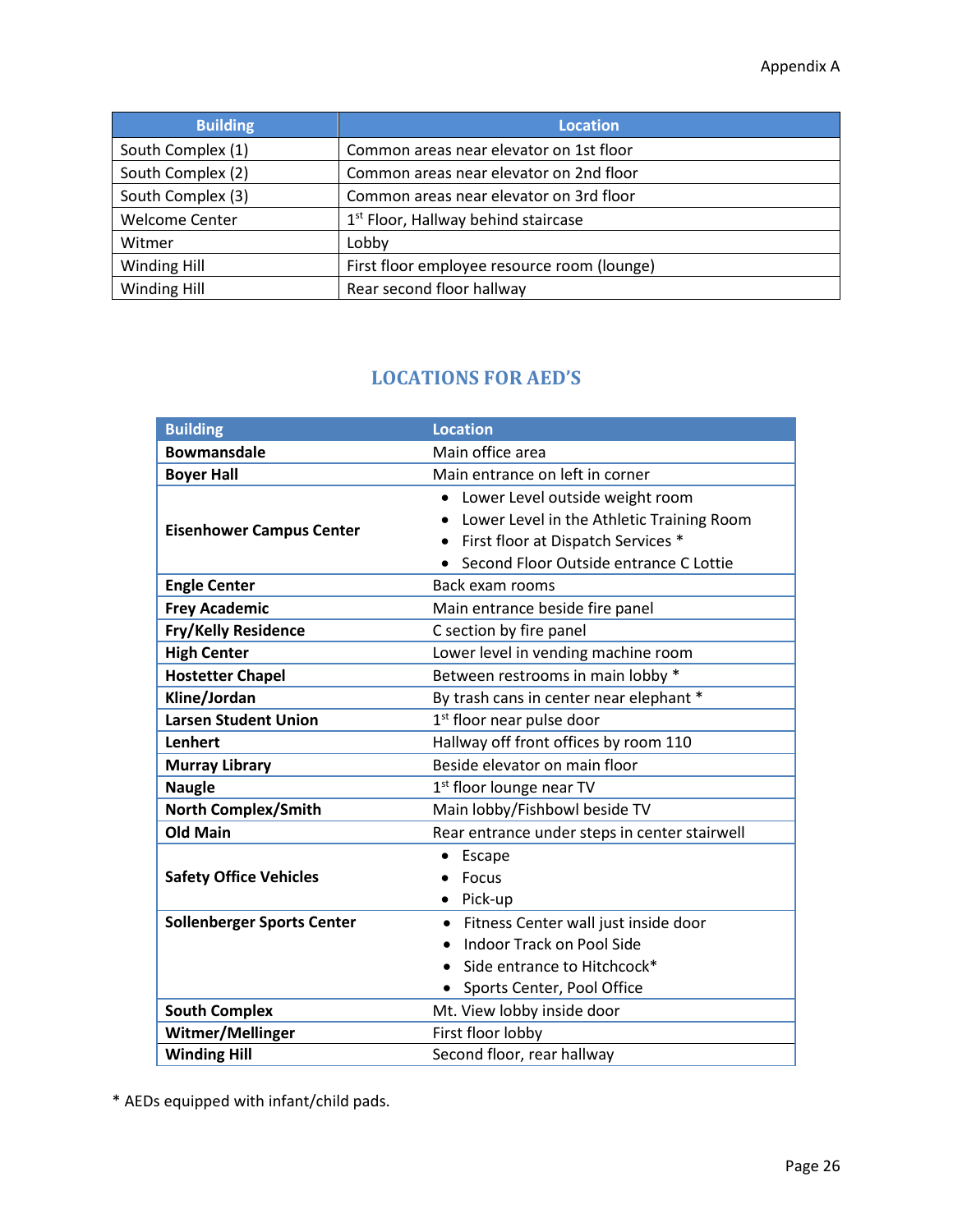| <b>Building</b>                   | <b>Location</b>                                   |
|-----------------------------------|---------------------------------------------------|
| <b>Bowmansdale</b>                | Main office area                                  |
| <b>Boyer Hall</b>                 | Main entrance on left in corner                   |
| <b>Climenhaga Fine Arts</b>       | In hall off lobby by art studios                  |
|                                   | First floor at Dispatch Services                  |
| <b>Eisenhower Campus Center</b>   | Second floor outside entrance C Lottie            |
| <b>Falcon Hut</b>                 | 1 <sup>st</sup> Floor concession area             |
| <b>Frey Academic</b>              | Main entrance beside fire panel                   |
| <b>High Center</b>                | Lower level in vending machine room               |
| <b>Hostetter Chapel</b>           | Between restrooms in main lobby                   |
| Kline/Jordan                      | By trash cans in center near elephant             |
| <b>Larsen Student Union</b>       | 1 <sup>st</sup> floor near door to Pulse          |
| Lenhert                           | Hallway off front offices by room 110             |
| <b>Murray Library</b>             | Beside elevator on main floor                     |
| <b>North Complex/Smith</b>        | Main lobby/Fishbowl beside TV                     |
| <b>Old Main</b>                   | Rear entrance under steps in center stairwell     |
| <b>Sollenberger Sports Center</b> | First floor hall by Athletic Offices (near SC143) |
| <b>South Complex</b>              | Mt. View lobby inside door                        |
| Witmer/Mellinger                  | First floor lobby                                 |
| <b>Winding Hill</b>               | Second floor, rear hallway                        |

## **LOCATIONS FOR WALL-MOUNTED STOP-THE-BLEED KITS**

## **LOCATIONS FOR PORTABLE STOP-THE-BLEED KITS**

| Area/# of kits                    | <b>Location</b>                    |
|-----------------------------------|------------------------------------|
| <b>Department of Safety (4)</b>   | One in each vehicle                |
| <b>Department of Safety (1)</b>   | Greenbriar                         |
| <b>Department of Safety (1)</b>   | The Connection Substation          |
| Engle Center (2)                  |                                    |
| Frey Engr Machine Shop (2)        | Office of Technician/Lab Assistant |
| Orchard Hill (1)                  | Public side, kitchen               |
| <b>Department of Nursing (2)</b>  |                                    |
| Grounds Office, Lenhert Bldg. (1) |                                    |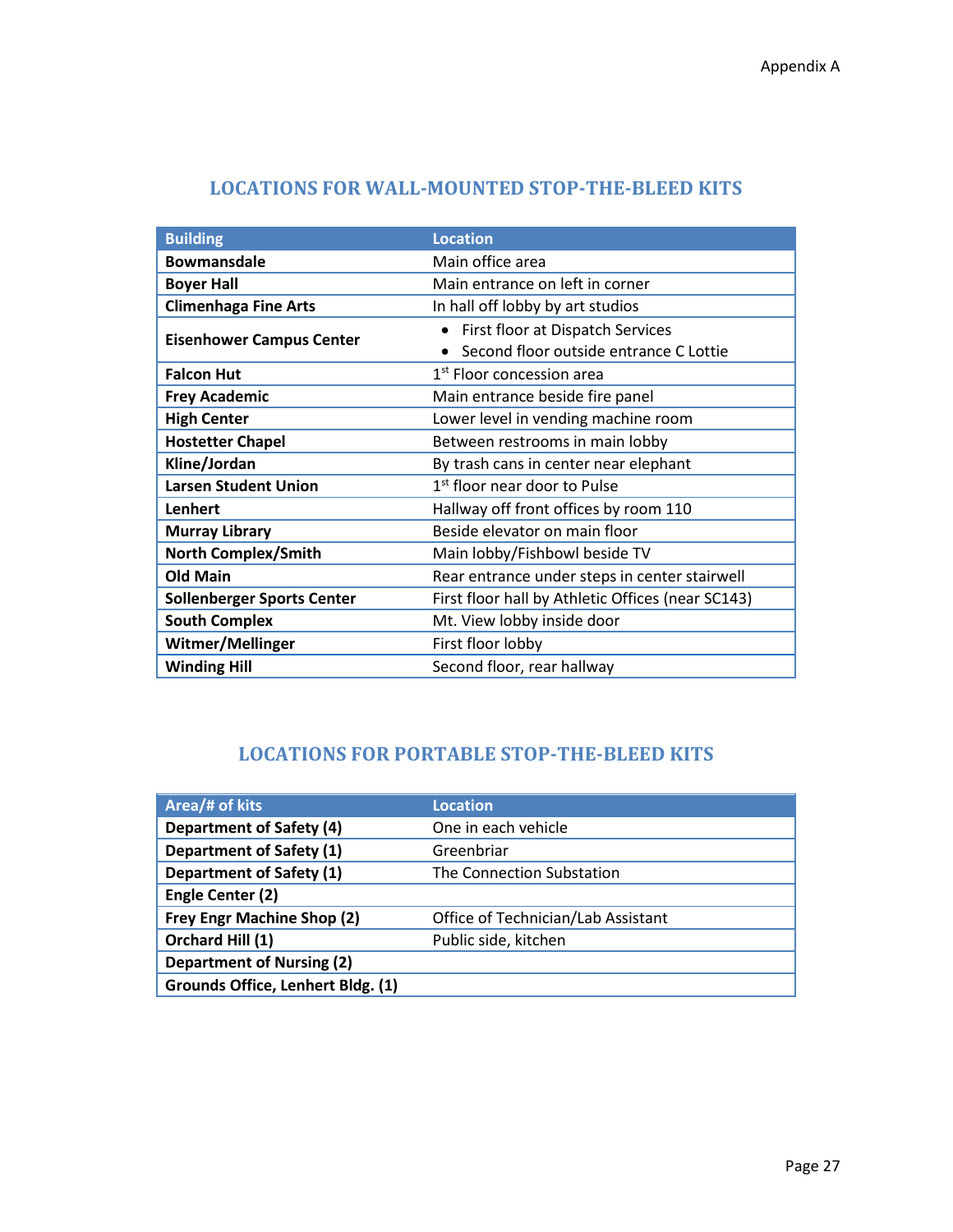## **Hepatitis B Vaccination Form**

<span id="page-30-0"></span>I understand that due to my occupational exposure to blood or other potentially infectious materials I may be at risk of acquiring Hepatitis B virus (HBV) infection. I have been given the opportunity to be vaccinated with the Hepatitis B vaccine, at no charge to myself.

- I would like to accept the series of Hepatitis B vaccinations and understand that it is my responsibility to make the appointments with the Engle Health Center at ext. 6035. The Hepatitis B vaccination consists of series of three shots which will require three separate appointments for the injections.
- I decline the Hepatitis B vaccination series at this time. I understand that by declining this vaccine, I continue to be at risk of acquiring Hepatitis B, a serious disease. If in the future I continue to have the occupational exposure to blood or other potentially infectious materials and want to be vaccinated with the Hepatitis B vaccine, I can receive the vaccination series at no charge to me.
- I am uncertain if I have received the Hepatitis B vaccination previously. I would like a titration performed to determine if I have Hepatitis B antibodies in my blood. I understand that it is my responsibility to make the appointment with the Engle Health Center at ext. 6035.

Name (Print) ID #

| וו ש |  |  |  |
|------|--|--|--|
|      |  |  |  |
|      |  |  |  |
|      |  |  |  |

Name (Signature) Date

*Please return completed form to Suite 3015 within 3 days of beginning job assignment. This signed form must be maintained in the employee's personnel file in Human Resources & Compliance for 30 years after termination of employment.*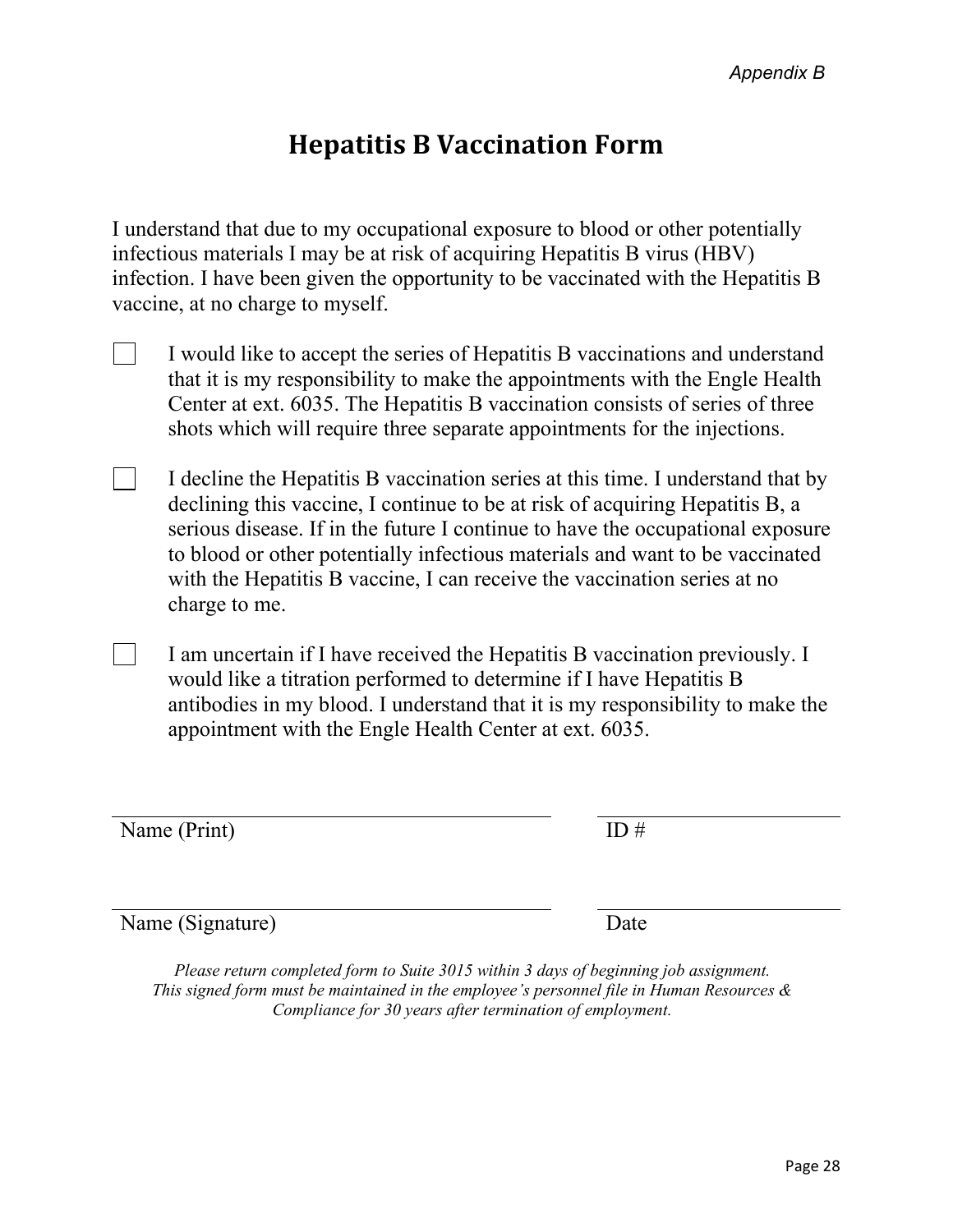## **Hepatitis B Exposure for Student Employees**

Certain student employment positions at Messiah present the potential for exposure to blood or other potentially infectious materials and thus offer the risk of acquiring Hepatitis B virus (HBV) infection. These positions include:

- Any student employment positions where providing first aid/CPR is a requirement (ex., Lifeguard, Fitness Center Attendant, Gymnasium Oversight)
- Campus Events Laundry (due to potential for exposure from contaminated linens)

**IF YOU WORK IN ONE OF THE POSITIONS MENTIONED ABOVE,** you must complete this section by checking one of the following and sign this form:

Decline – I have previously received the Hepatitis B vaccination series.

 $\Box$ Decline – I do not wish to receive the Hepatitis B vaccination series at this time. I understand that by declining this vaccine, I continue to be at risk of acquiring Hepatitis B. If I decide in the future I wish to receive this vaccination, I can begin the 3-series injections provided I continue to have the occupational exposure to blood or other potentially infectious materials in my student employment position at Messiah.

 $\Box$ I want to receive the Hepatitis B vaccination series. **I understand that it is my responsibility to make the appointments with the Engle Center at ext. 6035.** Because this is a series of three injections over a 6-month period, I understand that Messiah will pay for the vaccination during the time I am employed in one of the positions listed above. If I terminate from this position before the series is finished, Messiah will not pay for the remaining injections. However, if I wish, I can complete the series at my own expense.

**IF YOU DO NOT WORK IN ONE OF THE POSITIONS MENTIONED ABOVE,** you must check the following and sign this form:

 $\Box$ At this time, I am not eligible to receive the Hepatitis B vaccination at Messiah's expense. However, I understand that if, at a later date, I move to another work position that is included in those listed above I would become eligible and could request the vaccination.

Name (Print) ID #

Name (Signature) and Date and Date and Date and Date and Date and Date and Date and Date and Date and Date and Date and Date and Date and Date and Date and Date and Date and Date and Date and Date and Date and Date and Dat

Student Employee Position:

 $\Box$ 

*Please return completed form to Student Employment Office, suite 3015. Keep a copy to give to the Engle Center if you wish to receive the vaccination.*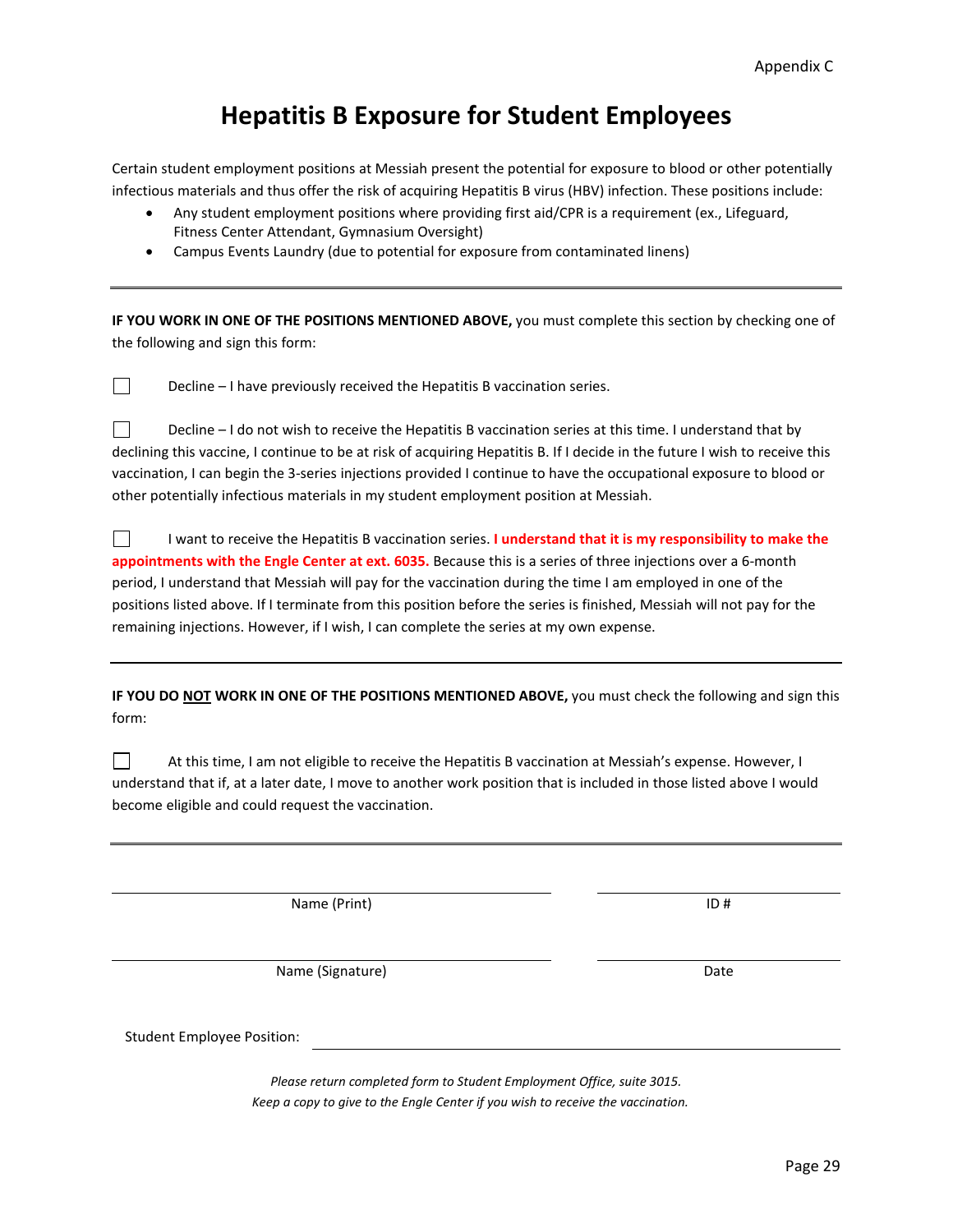## **Sharps Injury Log**

## **of Percutaneous Injuries**

<span id="page-32-0"></span>

| Date of<br>Incident | <b>Type of Device</b><br>(if known) | <b>Brand of Device</b><br>(if known) | Dept or Work Area<br>of Incident | <b>Explanation of How Injury Occurred</b><br>(use additional lines if needed) |
|---------------------|-------------------------------------|--------------------------------------|----------------------------------|-------------------------------------------------------------------------------|
|                     |                                     |                                      |                                  |                                                                               |
|                     |                                     |                                      |                                  |                                                                               |
|                     |                                     |                                      |                                  |                                                                               |
|                     |                                     |                                      |                                  |                                                                               |
|                     |                                     |                                      |                                  |                                                                               |
|                     |                                     |                                      |                                  |                                                                               |
|                     |                                     |                                      |                                  |                                                                               |
|                     |                                     |                                      |                                  |                                                                               |
|                     |                                     |                                      |                                  |                                                                               |
|                     |                                     |                                      |                                  |                                                                               |

**NOTE:** *Log must protect the confidentiality of the injured employee.* 

*Please contact Su Deitch for recording in the OSHA Injury Reporting Log.*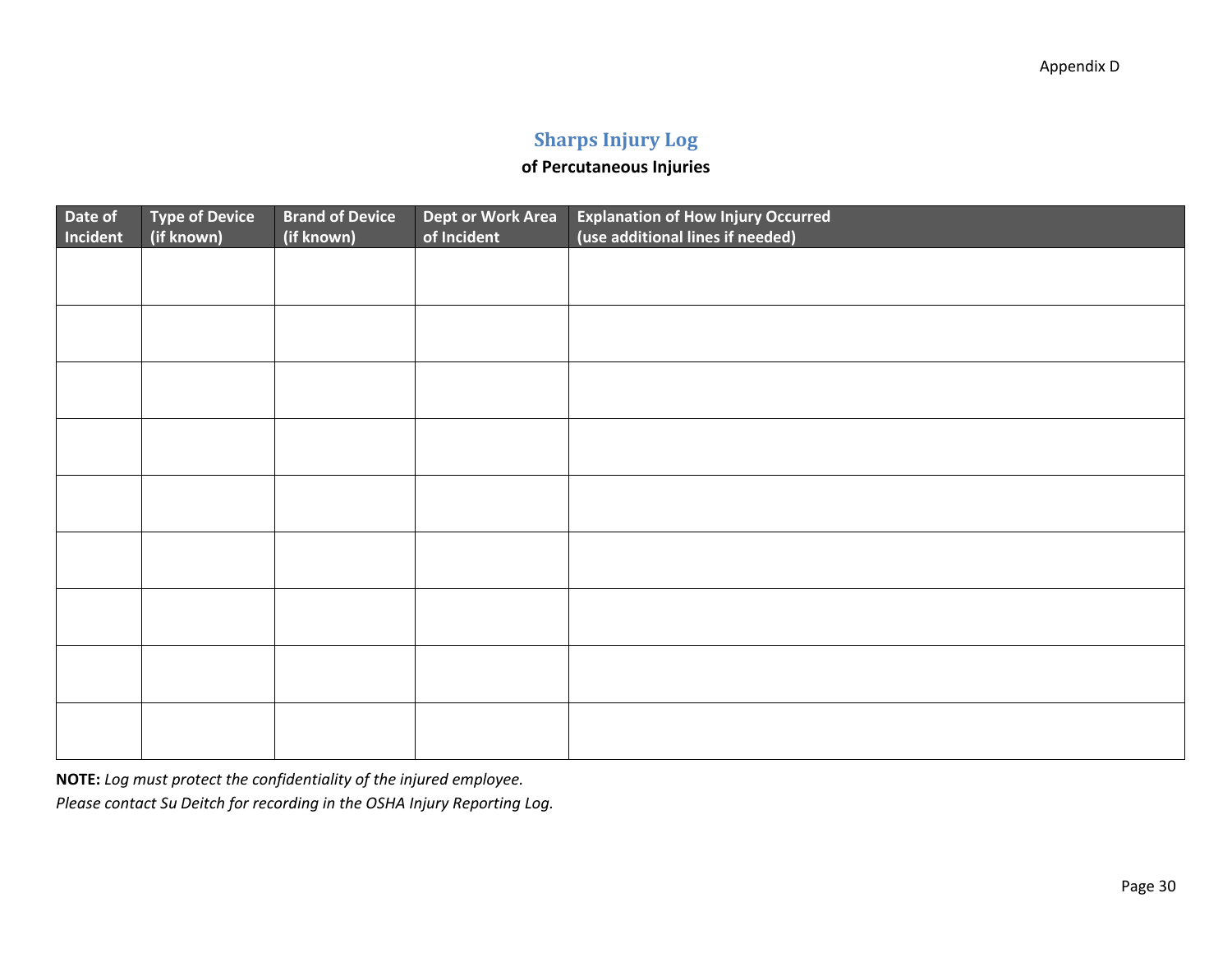## **Needle Sticks Questions/Answers**

<span id="page-33-0"></span>*For individuals who have been injured with a needle that may have been used.* 

#### **What should I do?**

Wash the injured area with soap and water and go to the Engle Health Center, hospital, Concentra or WORKNET Occupational Medicine for treatment immediately. If you are an employee, you may go to the Engle Center to have the wound cleaned but, because this is a Workers' Compensation incident, you will need to go to Concentra, WORKNET Occupational Medicine or the hospital for blood tests; they will also provide counseling regarding Human Immunodeficiency Virus (HIV), Hepatitis B, Hepatitis C and other diseases transmitted by exposure to blood, and answer your questions. He/she will tell you what symptoms to watch for during the next 6 months. Most people who are going to become infected do so within 6 months.

#### **Can the syringe be tested for HIV, Hepatitis B and Hepatitis C?**

No. Laboratories are not able to test syringes and/or needles for HIV, Hepatitis B or the Hepatitis C Virus because there is not enough blood to test. Also, antibody tests for these viruses cannot be done after blood is dry.

#### **What should I do with the syringe?**

Contact the Engle Center for proper disposal of the needle.

#### **What is needed for disease transmission to occur?**

In order for there to be disease transmission, these things must occur:

- 1) the person who used the needle must have the disease;
- 2) the person stuck by the needle must be susceptible to the disease;
- 3) the person stuck by the needle has to get enough virus into the body to cause infection.

While HIV, Hepatitis B, and Hepatitis C can be transmitted by needle stick, this does not occur often.

#### **Is there anything else I should do?**

Public health recommendations during the six months following exposure to blood include:

- o NO sharing of personal items, such as needles, toothbrushes and razors;
- o NO unprotected sexual intercourse;
- o NO breast-feeding; and,
- o NO blood, semen, or organ donations.

#### **Is the Hepatitis B vaccine recommended after a needle stick injury?**

Your doctor will discuss the Hepatitis B vaccine with you. The Centers for Disease Control and Prevention (CDC) recommends that unvaccinated persons receive the first dose of the vaccine as soon as possible, the second dose in one month, and the third dose in six months.

#### **Am I at risk for HIV?**

Although the risk of getting HIV from a used syringe/needle is not zero, HIV is a fragile virus and does not survive well outside the human body. Studies have shown that the amount of virus found in dried blood is reduced by 90-99% within several hours, thus making it very difficult to infect a person. Discuss this issue with your doctor.

#### **Am I at risk for Hepatitis B?**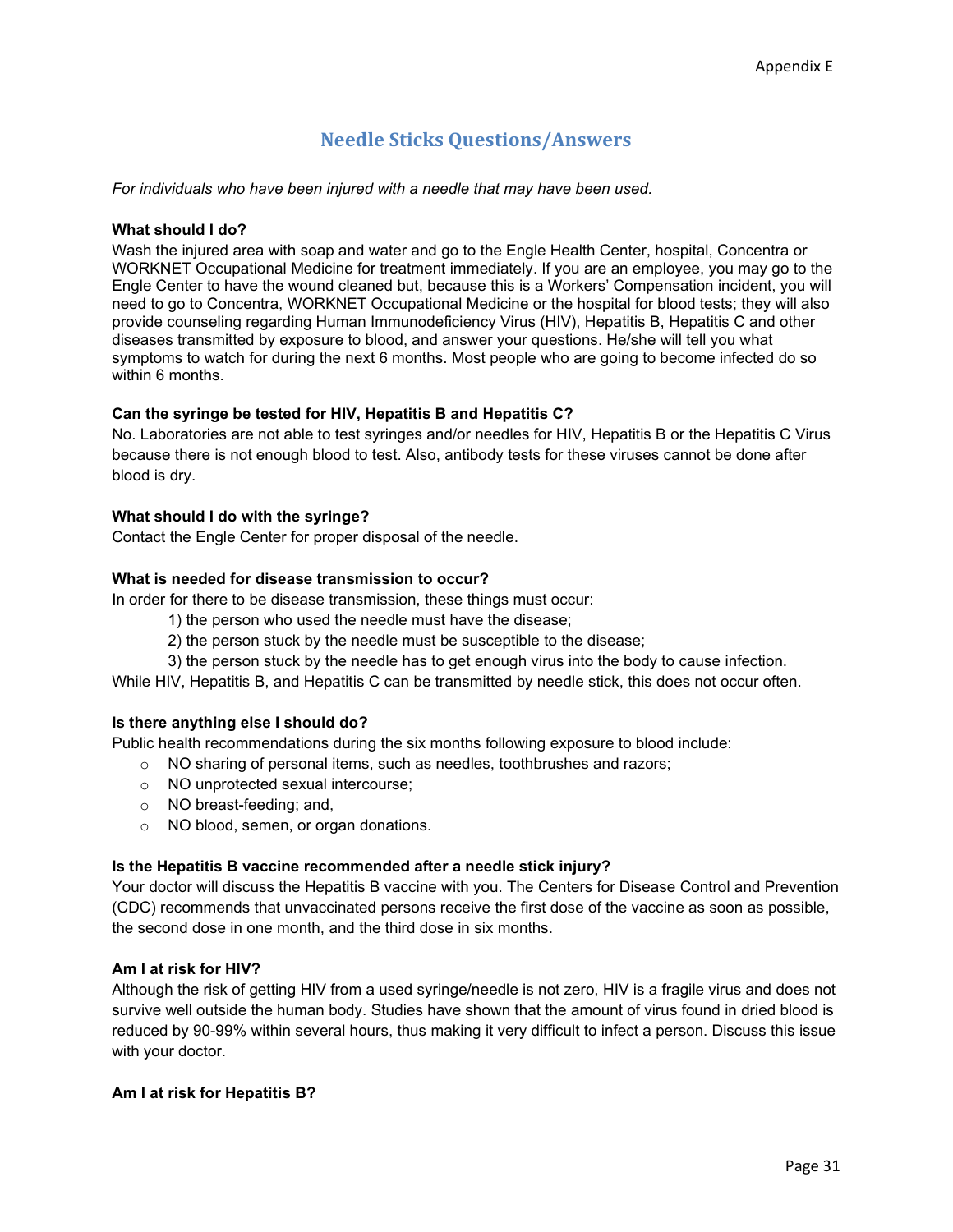The Hepatitis B virus is much stronger than HIV. As dried blood, Hepatitis B stays alive for one week, and maybe longer. Thus, you are at greater risk of contracting Hepatitis B from a used syringe/needle than HIV. Discuss this issue with your doctor.

#### **Am I at risk for Hepatitis C?**

Approximately 2 out of 100 people develop Hepatitis C after a needle stick exposure to Hepatitis C infected blood. Discuss this issue with your doctor.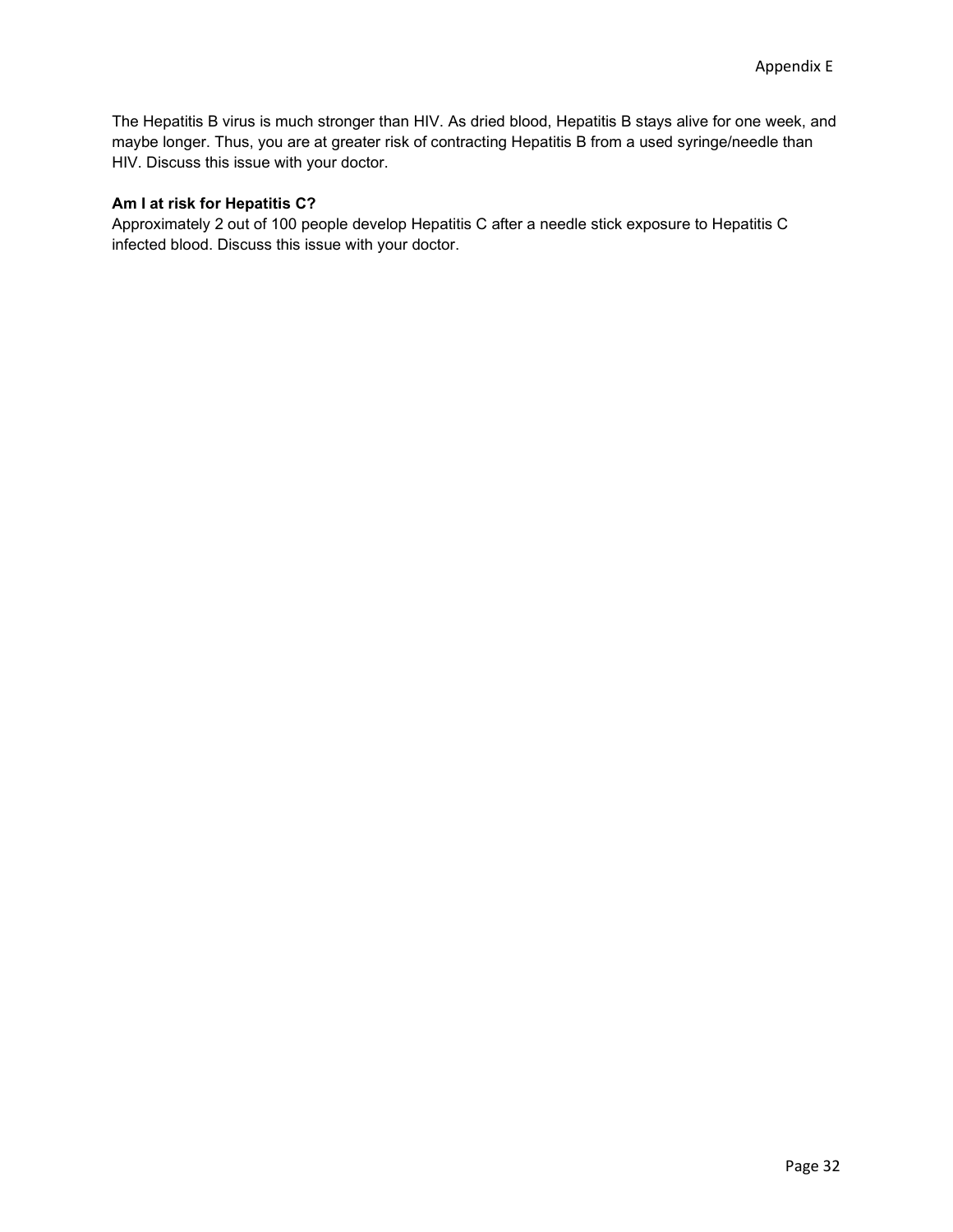## <span id="page-35-0"></span>**Educational Handout for Employees Who May Have Experienced An Exposure**

**INTRODUCTION** — Exposure to blood or other bodily fluids can result in the transmission of many serious infections, including the human immunodeficiency virus (HIV, the virus that causes AIDS). While most people are not exposed to these fluids, a number of situations can arise where exposures may occur, such as finding a syringe with needle in a park, sharing needles in the injection of illicit drugs, helping an injured person, or becoming the victim of an assault or rape.

Many healthcare facilities are grappling with the appropriate advice to give in these sorts of situations. It is important to note that the guidelines that exist are not based on studies of exposures outside of the healthcare system. Most of the recommendations are derived from needle stick and other exposures of healthcare workers.

Although more than 200 different diseases can be transmitted from exposure to blood, the three most important are hepatitis B virus (HBV), hepatitis C virus (HCV), and HIV. Fortunately, the risk of acquiring any of these infections is low.

**DEFINITION** — In order to be exposed to a bloodborne pathogen, an individual must have contact with blood, a visibly bloody fluid (e.g. phlegm or urine containing blood), or other bodily fluid (e.g. semen or vaginal secretions) that may contain a virus. The blood or fluid must come into contact with some part of the exposed person's body, through which absorption could take place.

A virus can be absorbed through the blood or mucous membranes, which include the eye, mouth, or genitals. Contact with skin that is intact (without new cuts, scraps, or rashes) does not constitute an exposure unless the area of the body covered is extensive.

Thus, exposure to a bloodborne pathogen is possible after:

- A percutaneous (through the skin) injury such as a needle stick or cut with a sharp object
- Contact of mucous membrane (including exposure through sexual intercourse especially if an ulcer is present or trauma to vaginal tissues occurs) or non-intact skin

**INFECTION AFTER EXPOSURE** — Of these viruses, HBV is the most infectious. A healthcare worker who sustains a needle stick with blood from a known HBV-infected patient has between a 6 and 30 percent chance of developing HBV. The percent for HCV and HIV in the same situation is 1.8 and 0.3, respectively. Other factors influence the risk of becoming infected, including the amount of blood or bodily fluid involved, the depth of penetration, and the amount of virus in the source's blood or body fluid.

The risk of acquisition from a mucous membrane exposure is more difficult to define. When healthcare workers were followed after mucous membrane exposure to HIV, no cases of HIV were identified among those who had been exposed. However, no other explanation for HIV has been found in a few cases where occupational mucous membrane exposure occurred. This has led most experts to state that the risk of acquiring HIV following a mucous membrane exposure is far less than 0.3 percent but not zero.

There is also a difference in terms of risk if the individual has a one-time exposure or has multiple exposures. Thus, the risk for the victim of a single sexual assault is different than for the sexual partner of an infected patient, who is likely to have had more than one exposure.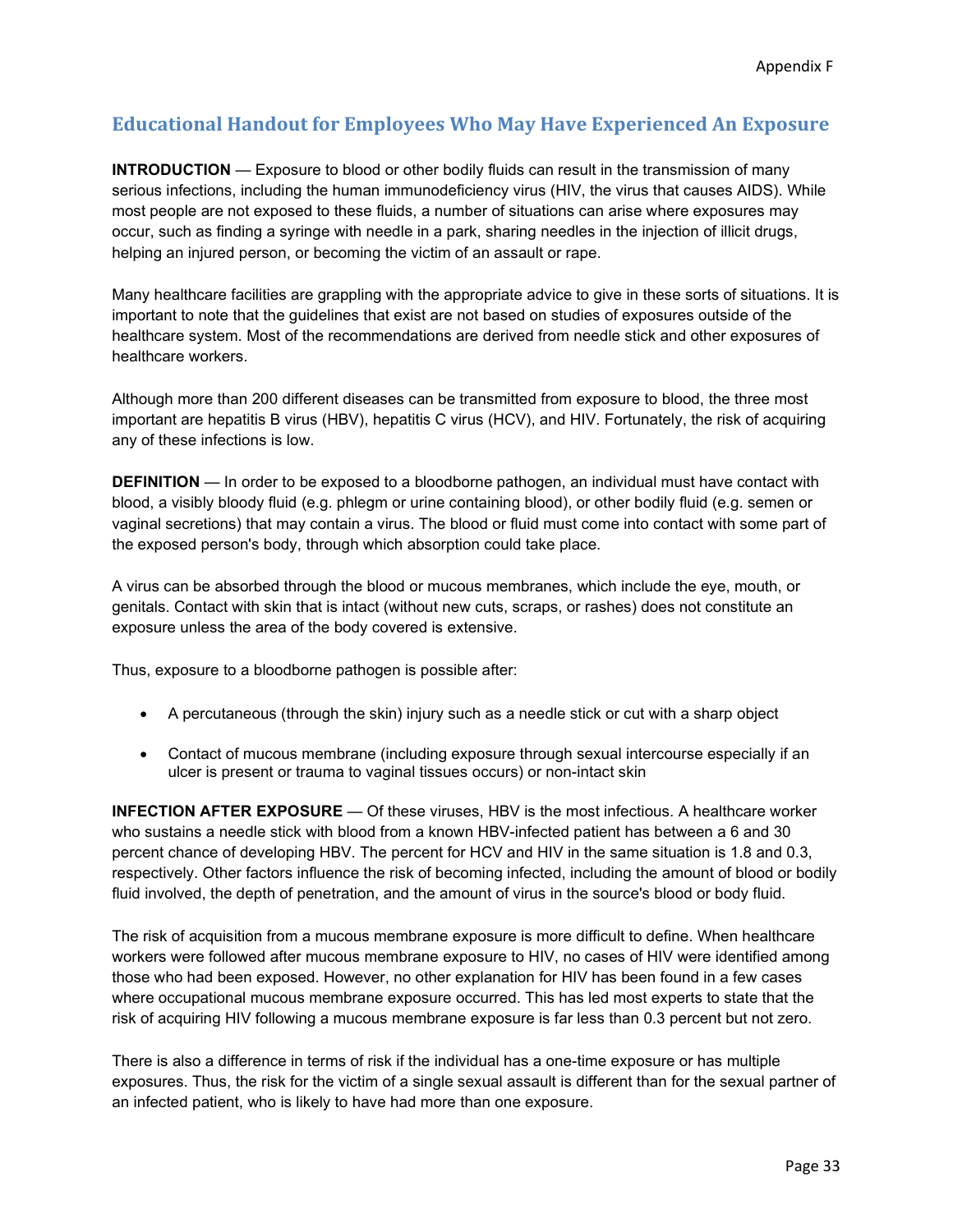**POST-EXPOSURE RECOMMENDATIONS** — The first and most important measure to take following exposure to blood or bodily fluids is to wash the area well with soap and water. Crime victims are exceptions to this rule since washing may destroy important evidence for criminal prosecution. If a cut has occurred, forced bleeding by pressing on the cut for 30 seconds to a minute is advisable, even before washing.

Potentially protective measures to take after exposure for each of the major viruses is different (see below).

**Hepatitis B** — Although of the three diseases discussed here, HBV is the most infectious, it is also the only one of the three for which there is an effective vaccine. The vaccine, which is made from a piece of the virus, may be administered to individuals who are exposed to blood, even if the blood is not known to carry HBV. The vaccine should be given at the time of exposure, and repeated one month and six months later, to achieve full protection.

If the source of the exposure is known to be positive for HBV, hepatitis B immune globulin (HBIG), which contains antibodies (proteins the body makes to protect against an infection) to the virus, should be given as soon as possible after exposure, preferably within 24 hours. The first dose of hepatitis B vaccine should be given at the same time.

**Hepatitis C** — HCV can cause a form of hepatitis that leads to chronic liver disease. However, there are no known effective means of preventing this infection following exposure. It is advisable to have blood tests done to assess your liver following a possible exposure and then to have these tests repeated approximately six months later or sooner if symptoms of hepatitis develop. These symptoms include: loss of appetite, nausea, abdominal pain, darkening of urine, light stools, or jaundice (yellowing of the skin or whites of the eye).

**Human immunodeficiency virus (HIV)** — Information on the value of giving drugs to try to prevent HIV infection after exposure comes from animal studies and treatment of healthcare workers. One retrospective study suggested that treating healthcare workers that have been exposed to HIV with zidovudine (ZDV) reduced the already low risk of acquiring the virus infection by about 81 percent.

Most healthcare workers are now treated with combination therapy, usually two drugs, ZDV and lamivudine (3TC). A third drug, usually a protease inhibitor, is included when the exposure poses an increased risk for transmission or where resistance of the virus to the other drugs is known or suspected based on drugs to combat HIV that the source patient might have been taking.

Many clinicians routinely use the expanded three-drug regimen because of the increased efficacy achieved by adding a protease inhibitor to regimens containing only reverse transcriptase inhibitors in the treatment of persons with AIDS.

In order to determine the most appropriate preventive treatment for a non-healthcare worker, the nature of the exposure and the likelihood of ongoing exposure should be taken into account. The evaluation should also include information about any medications the individual may be taking, and any current or underlying medical conditions that would influence the decision about which drugs should be used. Such conditions, for example, include pregnancy, breast feeding, or kidney or liver disease. All women of childbearing age whose pregnancy status is unknown should be tested for pregnancy.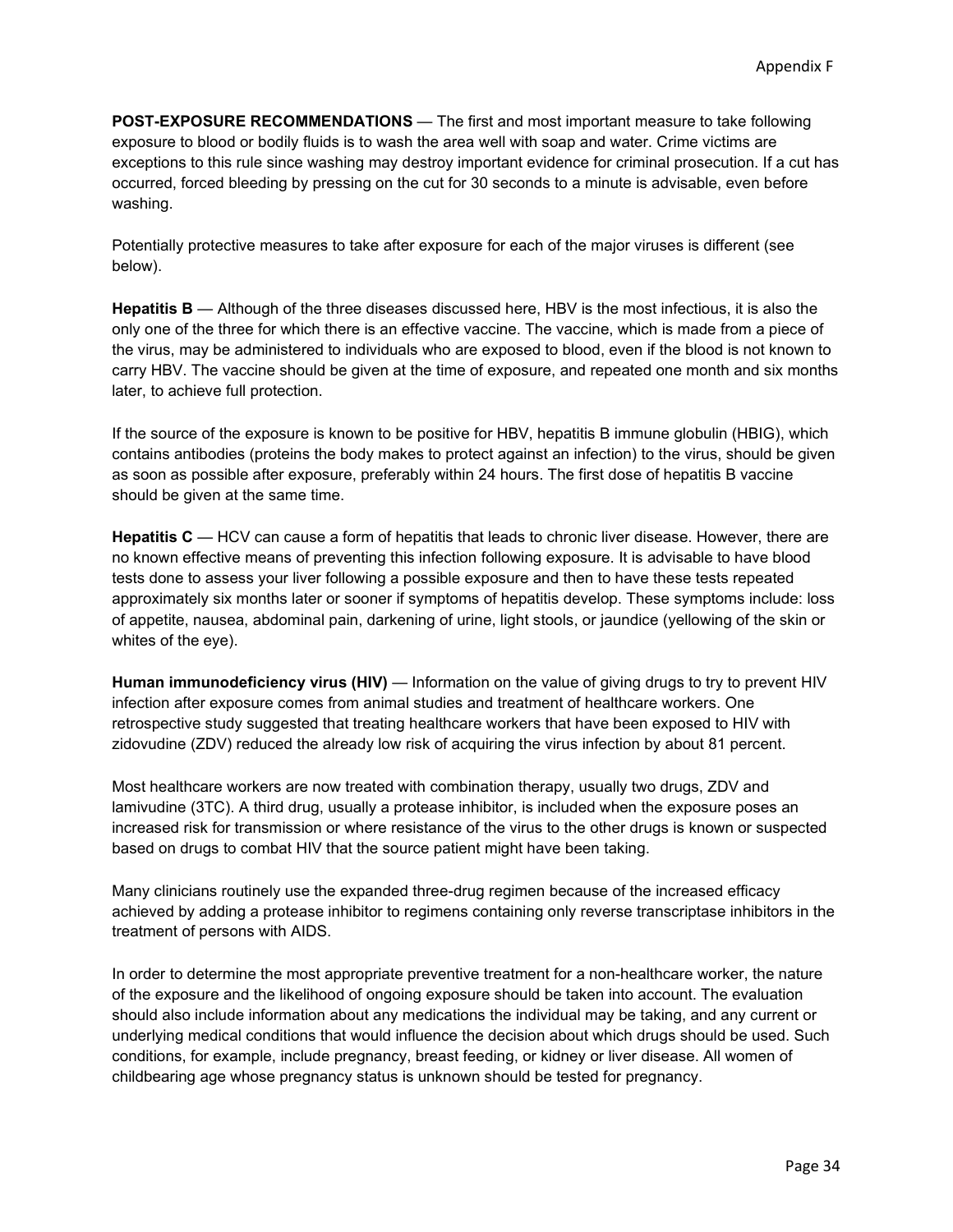If the source of exposure is known, an attempt can be made to test them for HIV, although many states have requirements that informed consent be obtained. The exposed individual should be tested for HIV at the time of exposure (baseline) and at six weeks, three months, and six months post-exposure.

Post-exposure prevention treatment should be started as soon as possible after exposure, within a few hours rather than days. It should not be given if more than 72 hours have elapsed. The Centers for Disease Control and Prevention (CDC) recommends the following for exposures outside of the healthcare system: efavirenz plus (lamivudine or emtricitabine) plus (zidovudine or tenofovir) OR Kaletra (lopinavir/ritonavir) plus (lamivudine or emtricitabine) plus zidovudine.

The drugs may produce side effects, and animal studies suggest that the longer treatment is delayed, the less effective it is. The optimal length of preventive treatment is unknown, but four weeks is the generally accepted course.

Any individual who has been exposed to HIV and who receives post-exposure antiretroviral treatment needs to be informed about potential side effects of these drugs, potential drug interactions, and the proper timing of doses. It is crucial to take all of the medication. A group in Canada found that only 8 of 71 people who accepted prophylaxis against HIV following a sexual assault completed the four-week course of treatment. One of the major reasons for stopping the medication is side effects. If you are taking these medications and develop any symptoms, you should contact your doctor and ask if the symptoms might be related to the drugs.

**FOLLOW-UP TREATMENT** — Follow-up testing for HBV and HCV should be performed about 12 weeks after possible exposure. For people receiving HBV vaccine, return appointments to complete the vaccine series are crucial. For those with possible HCV exposure, contact with your physician to answer any questions that you might have is important in addition to follow-up blood tests.

Individuals who may have been exposed to HIV should receive follow-up counseling, post-exposure testing, and medical evaluation whether or not they receive post-exposure treatment. HIV antibody testing should be performed for at least six months post-exposure, at six weeks, 12 weeks, and six months. In addition, HIV testing should be performed on any person who has an illness that is compatible with an acute retroviral syndrome, regardless of the interval since exposure..

People exposed to a bloodborne pathogen via sexual intercourse will probably also be screened for other sexually transmitted diseases (STDs). In particular, blood tests for syphilis and cultures for gonorrhea and chlamydia most likely will be performed at baseline after exposure and two weeks later. Blood tests for syphilis will also generally be repeated at the same times as the HIV antibody testing if the first two tests are negative.

**PROTECTING OTHERS AFTER EXPOSURE** — Anyone exposed to a bloodborne pathogen should be educated about how to prevent secondary transmission to others (for example, family, sexual partner or breastfeeding child) during the follow-up period, especially during the first six months after exposure. This time period is when most people who are infected with HIV become antibody positive.

Precautions should include either abstaining from sexual intercourse or the use of condoms. Condoms reduce, but do not completely eliminate, the chances of transmitting HBV, HCV, or HIV infection to others. Women who have been exposed to blood or body fluids from a person known to be infected should avoid becoming pregnant during this time. In addition, individuals who have been exposed to HIV-infected fluids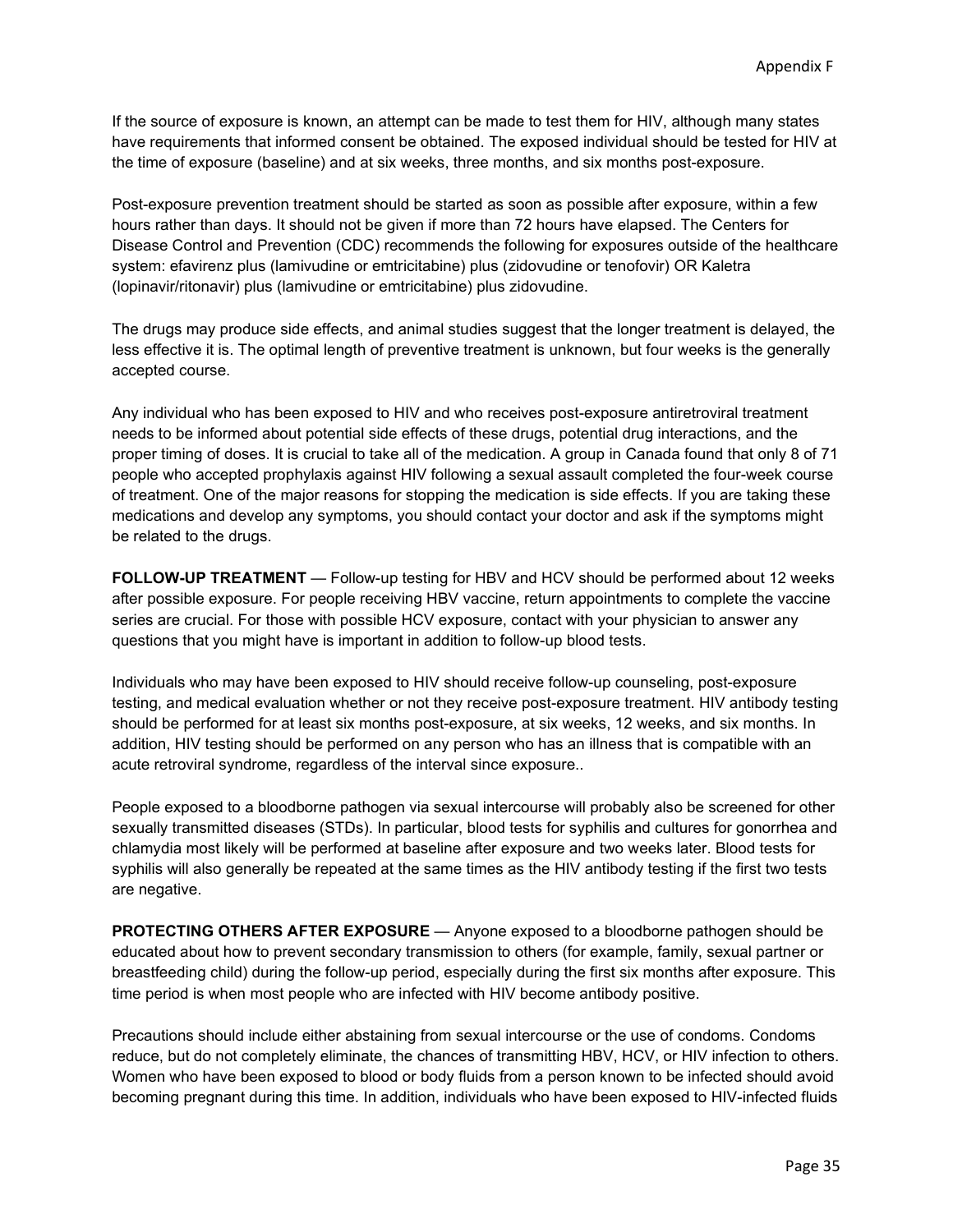should not donate blood, plasma, organs, tissue, or semen during the follow-up period. Women who are breast feeding may consider stopping temporarily.